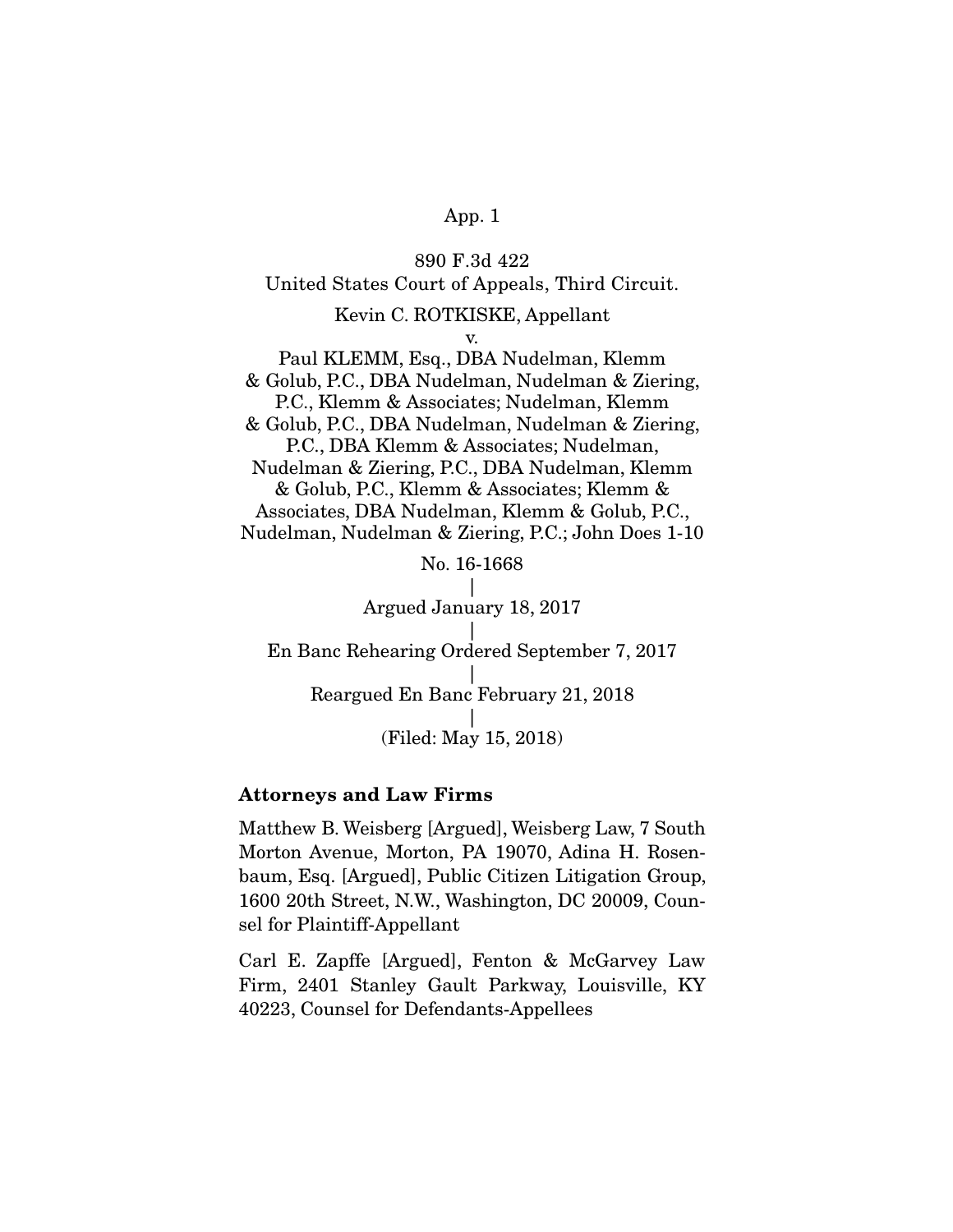Before: SMITH, Chief Judge, McKEE, AMBRO, CHA-GARES, JORDAN, HARDIMAN, GREENAWAY, JR., VANASKIE, SHWARTZ, KRAUSE, RESTREPO, BI-BAS, and FISHER\*, Circuit Judges

## OPINION OF THE COURT

#### HARDIMAN, Circuit Judge.

 This appeal requires us to determine when the statute of limitations begins to run under the Fair Debt Collection Practices Act (FDCPA or Act), 91 Stat. 874, 15 U.S.C. § 1692 *et seq.* The Act states that "[a]n action to enforce any liability created by this subchapter may be brought in any appropriate United States district court . . . within one year from the date on which the violation occurs." 15 U.S.C. § 1692k(d). The United States Courts of Appeals for the Fourth and Ninth Circuits have held that the time begins to run not when the violation occurs, but when it is discovered. *See Lembach v. Bierman*, 528 Fed.Appx. 297 (4th Cir. 2013) (per curiam); *Mangum v. Action Collection Serv., Inc.*, 575 F.3d 935 (9th Cir. 2009). We respectfully disagree. In our view, the Act says what it means and means what it says: the statute of limitations runs from "the date on which the violation occurs." 15 U.S.C.  $§ 1692k(d).$ 

 <sup>\*</sup> Honorable D. Michael Fisher, United States Circuit Judge for the Third Circuit, assumed senior status on February 1, 2017.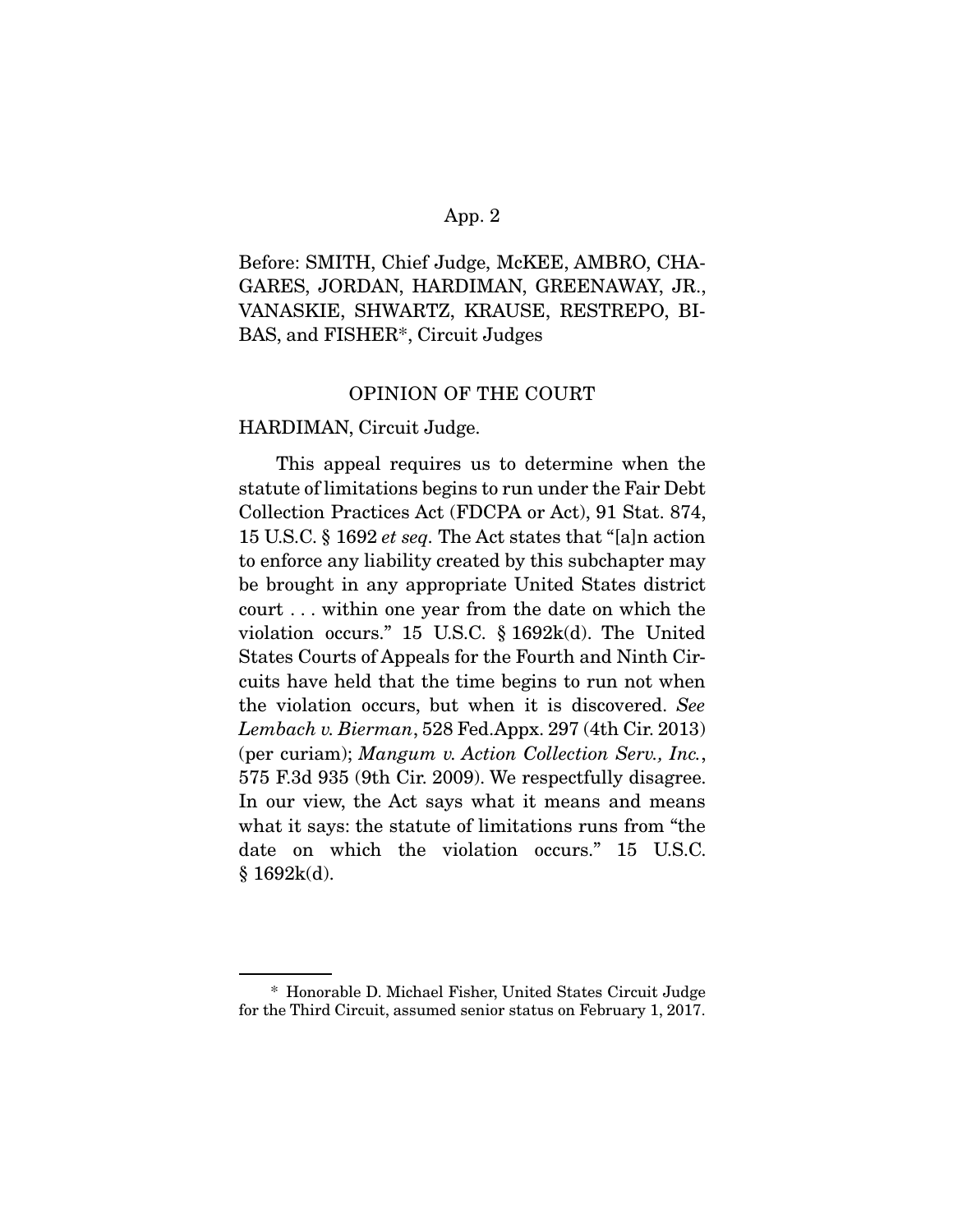I

 The relevant facts of this case are undisputed. Appellant Kevin Rotkiske accumulated credit card debt between 2003 and 2005, which his bank referred to Klemm & Associates (Klemm) for collection. Klemm sued for payment in March 2008 and attempted service at an address where Rotkiske no longer lived, but eventually withdrew its suit when it was unable to locate him. Klemm tried again in January 2009, refiling its suit and attempting service at the same address.<sup>1</sup> Unbeknownst to Rotkiske, somebody at that residence accepted service on his behalf, and Klemm obtained a default judgment for around \$1,500. Rotkiske discovered the judgment when he applied for a mortgage in September 2014.

 On June 29, 2015, Rotkiske sued Klemm and several associated individuals and entities asserting, *inter alia*, that the above-described collection efforts violated the FDCPA. Defendants moved to dismiss Rotkiske's FDCPA claim as untimely and the United States District Court for the Eastern District of Pennsylvania agreed. The District Court rejected Rotkiske's argument that the Act's statute of limitations incorporates a discovery rule which "delays the beginning of a

<sup>&</sup>lt;sup>1</sup> In a certification accompanying Defendants' motion to dismiss, Klemm's managing partner stated that by the time of the second suit he had moved to a new firm named Nudelman, Nudelman & Ziering. Because Rotkiske has sued (among others) both Klemm and Nudelman, and the complaint's allegations do not distinguish between them, for the sake of simplicity we refer only to Klemm.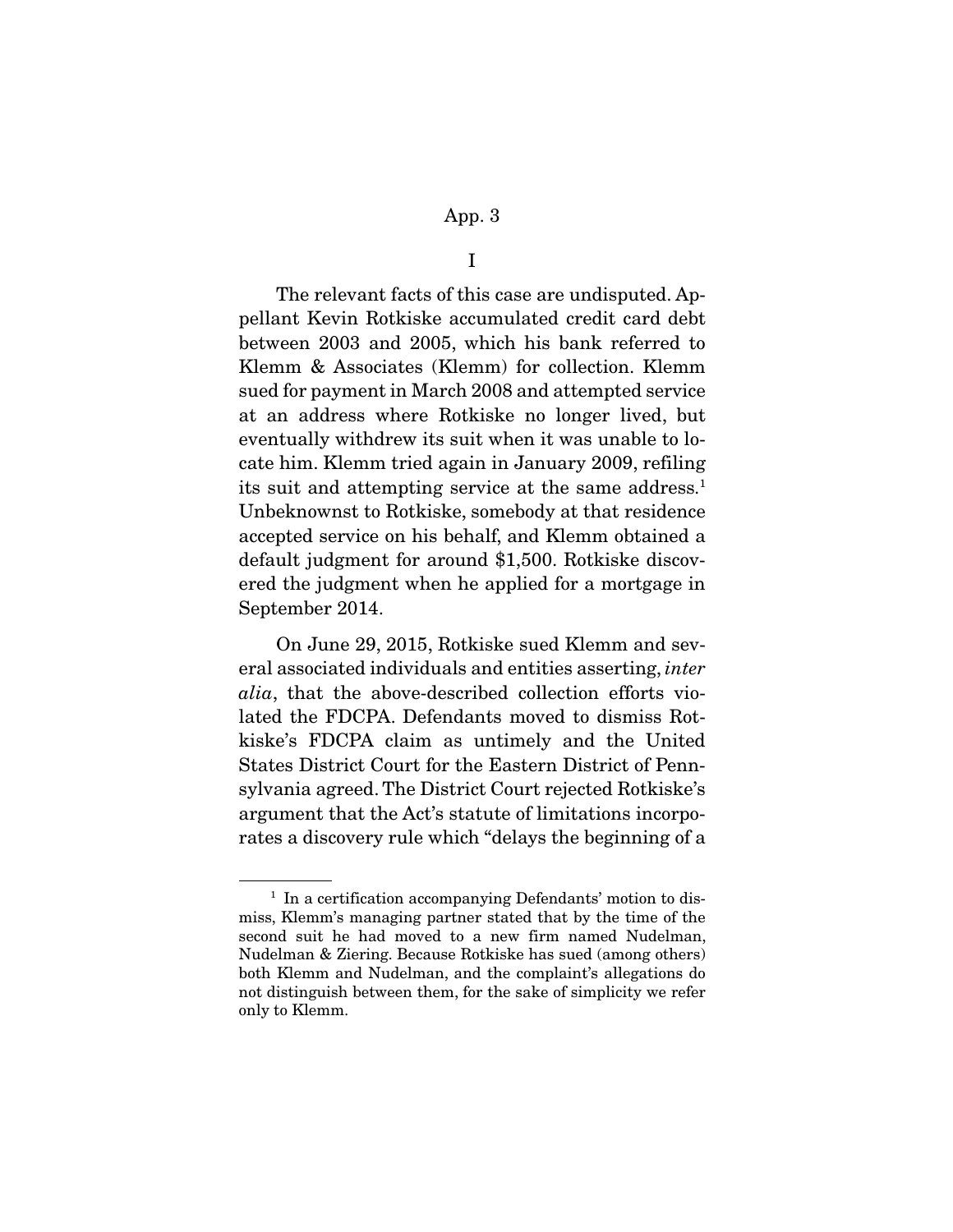limitations period until the plaintiff knew of or should have known of his injury." *Rotkiske v. Klemm*, No. 15- 3638, 2016 WL 1021140, at \*3 (E.D. Pa. Mar. 15, 2016). It found the "actual statutory language" sufficiently clear that the clock began to run on Defendants' "last opportunity to comply with the statute," not upon Rotkiske's discovery of the violation. *Id.* at \*4. The Court also rejected Rotkiske's request for equitable tolling as duplicative of his discovery rule argument. *Id.* at \*5.

 Rotkiske timely appealed the judgment of the District Court and a panel of this Court heard oral argument on January 18, 2017. Prior to issuing an opinion and judgment, on September 7, 2017, the Court sua sponte ordered rehearing en banc, and argument was held on February 21, 2018.

#### $II<sup>2</sup>$

 "Statutory interpretation, as we always say, begins with the text." *Ross v. Blake*, \_\_\_ U.S. \_\_\_, 136 S.Ct.

<sup>2</sup> The District Court had jurisdiction under 28 U.S.C. § 1331. We have jurisdiction under 28 U.S.C. § 1291. Our review of an order dismissing a complaint for failure to state a claim is plenary, *Evancho v. Fisher*, 423 F.3d 347, 350 (3d Cir. 2005), as is our review of questions of statutory interpretation, *United States v. Zavrel*, 384 F.3d 130, 132 (3d Cir. 2004). We will affirm an order dismissing a complaint only when the complaint fails to "contain sufficient factual matter, accepted as true, to 'state a claim to relief that is plausible on its face.' " *Ashcroft v. Iqbal*, 556 U.S. 662, 678, 129 S.Ct. 1937, 173 L.Ed.2d 868 (2009) (quoting *Bell Atl. Corp. v. Twombly*, 550 U.S. 544, 570, 127 S.Ct. 1955, 167 L.Ed.2d 929 (2007)).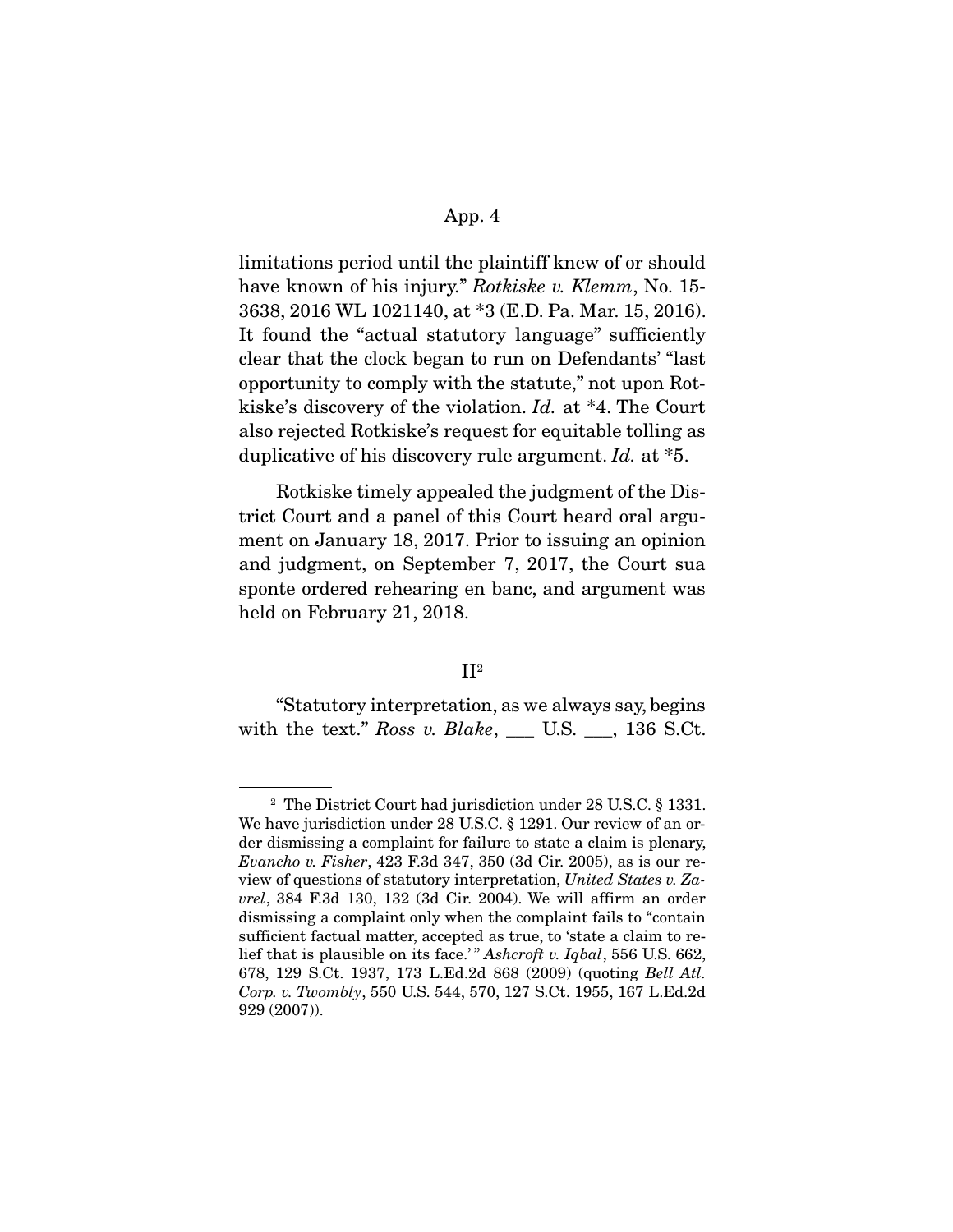1850, 1856, 195 L.Ed.2d 117 (2016). The text at issue in this appeal reads:

An action to enforce any liability created by this subchapter may be brought in any appropriate United States district court . . . within one year from the date *on which the violation occurs*.

15 U.S.C. § 1692k(d) (emphasis added). In declining Rotkiske's request to read the statute to imply a discovery rule, the District Court found that this language spoke clearly. We agree, and will affirm its judgment dismissing Rotkiske's untimely FDCPA claim.

 Statutes of limitation provide "security and stability to human affairs" and are "vital to the welfare of society." *Gabelli v. S.E.C.*, 568 U.S. 442, 448–49, 133 S.Ct. 1216, 185 L.Ed.2d 297 (2013) (citations omitted). The standard rule is that a statute of limitations "commences when the plaintiff has 'a complete and present cause of action.'" Bay Area Laundry & Dry Cleaning *Pension Tr. Fund v. Ferbar Corp. of Cal.*, 522 U.S. 192, 201, 118 S.Ct. 542, 139 L.Ed.2d 553 (1997) (quoting *Rawlings v. Ray*, 312 U.S. 96, 98, 61 S.Ct. 473, 85 L.Ed. 605 (1941)). By fixing an end point for civil liability, Congress advances "the basic policies of all limitations provisions: repose, elimination of stale claims, and certainty about a plaintiff 's opportunity for recovery and a defendant's potential liabilities." *Gabelli*, 568 U.S. at 447–48, 133 S.Ct. 1216 (quoting *Rotella v. Wood*, 528 U.S. 549, 555, 120 S.Ct. 1075, 145 L.Ed.2d 1047 (2000)).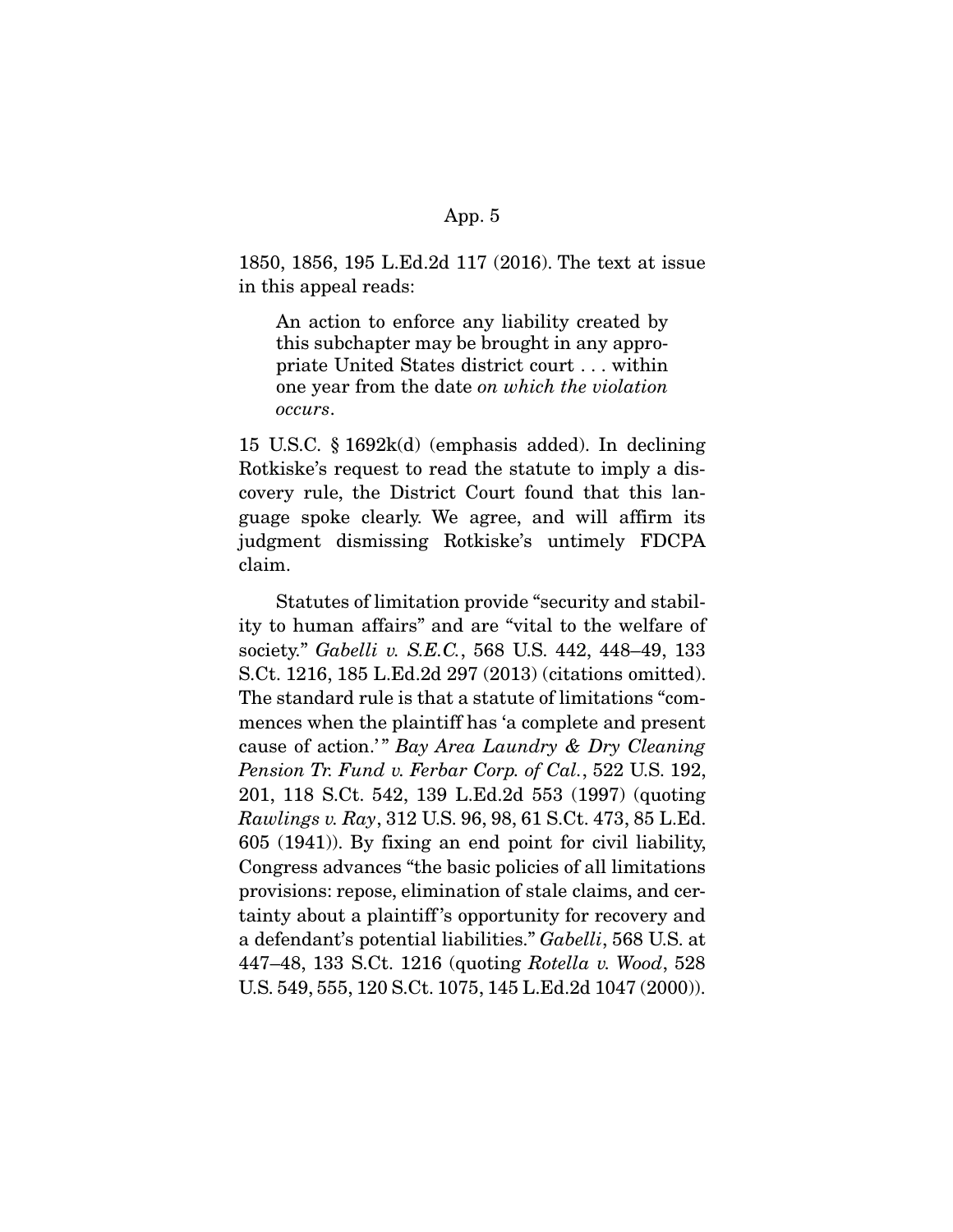We recently summarized the two basic models that "a legislature may choose" in fixing the start of a limitations period. *G.L. v. Ligonier Valley Sch. Dist. Auth.*, 802 F.3d 601, 613 (3d Cir. 2015). First, a statute can run from "the date the injury actually occurred, an approach known as the 'occurrence rule.'" *Id.* Alternatively, Congress may delay the start of the limitations period until "the date the aggrieved party knew or should have known of the injury, that is, the 'discovery rule.'" *Id.* 

 Sometimes Congress clearly picks one model or another. When a statute of limitations begins to run only when "the plaintiff acquired or should have acquired actual knowledge of the existence of such cause of action," the discovery rule plainly applies. *See, e.g.*, 29 U.S.C. § 1451(f )(2); *Bay Area Laundry*, 522 U.S. at 204, 118 S.Ct. 542 (interpreting 29 U.S.C. § 1451(f )(2) to impose a discovery rule); *Merck & Co. v. Reynolds*, 559 U.S. 633, 648, 130 S.Ct. 1784, 176 L.Ed.2d 582 (2010) (interpreting similar language in 28 U.S.C.  $§ 1658(b)(1)$ . Likewise, when Congress specifies that the "date on which the violation occurs" starts the limitations period, the occurrence rule plainly applies. Accordingly, we hold that  $$1692k(d)$ 's one-year limitations period begins to run when a would-be defendant violates the FDCPA, not when a potential plaintiff discovers or should have discovered the violation.

 Congress does not, of course, always express statutes of limitations so directly. Instead of expressly enacting an occurrence or a discovery rule, Congress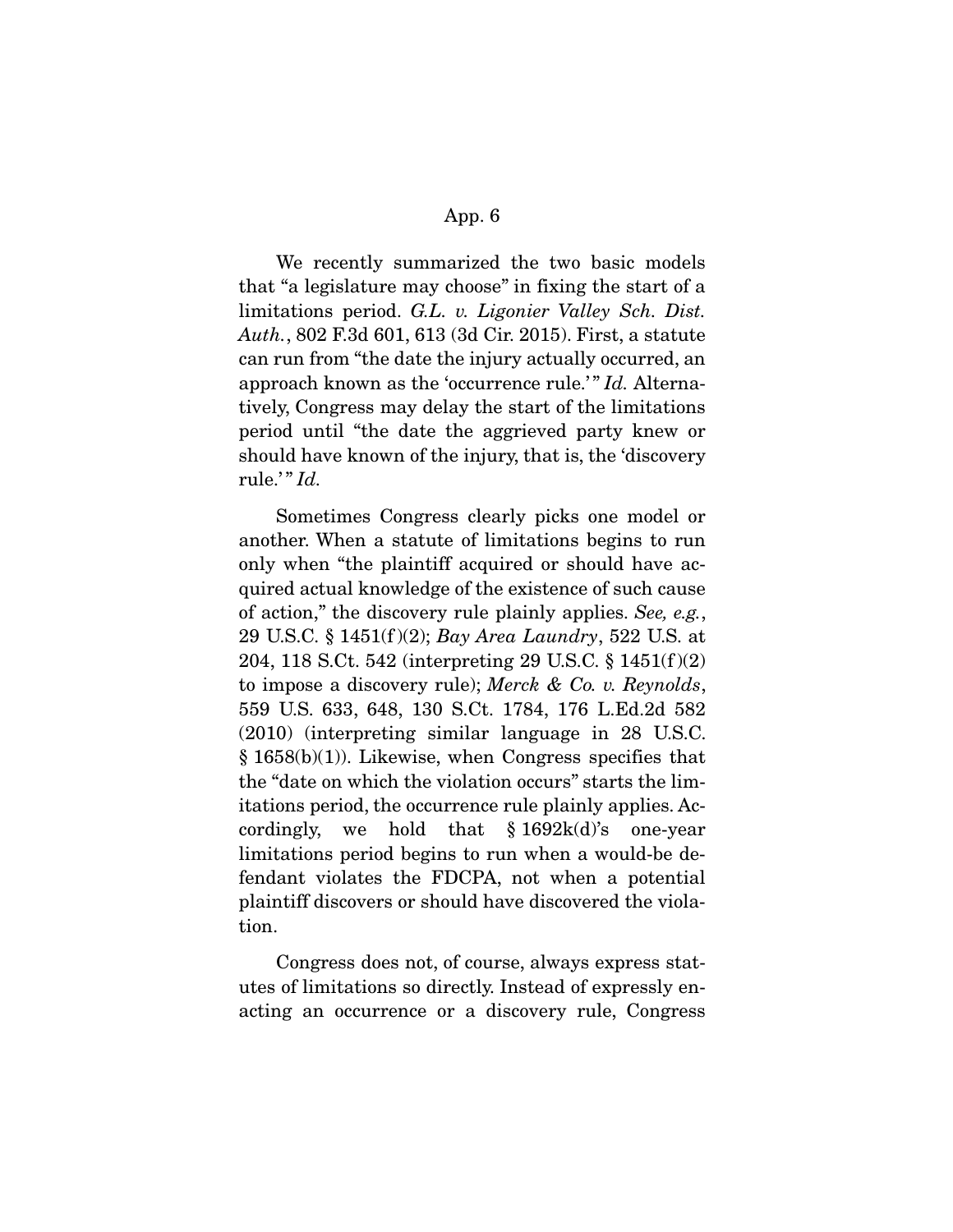often articulates statutes of limitations in terms somewhere between those two poles. Some statutes of limitations begin when a "claim first accrue[s]." *See, e.g.*, *Gabelli*, 568 U.S. at 447–48, 133 S.Ct. 1216 (interpreting 28 U.S.C. § 2462). Others start when the "cause of action arises" or when "liability arises." *See, e.g.*, *McMahon v. United States*, 342 U.S. 25, 27, 72 S.Ct. 17, 96 L.Ed. 26 (1951) (interpreting Suits in Admiralty Act); *Bay Area Laundry*, 522 U.S. at 201, 118 S.Ct. 542 (interpreting 29 U.S.C.  $\S$  1451(f)(1)). And we have little doubt that an exhaustive search would yield still other variations—some subtle, some stark. This appeal does not implicate the less-determinate language of those statutes, however.

### III

 Despite the "occurrence" language of the FDCPA, Rotkiske insists that the discovery rule applies. His argument relies on the text of the FDCPA, the policies underlying the Act, decisions of two of our sister courts of appeals finding a discovery rule in the FDCPA, and decisions of this Court applying a discovery rule to other federal statutes. We consider each point in turn.

### A

 For starters, we reject summarily Rotkiske's assertion that the text of the FDCPA is silent on the discovery rule. *See* Rotkiske Supp. Br. 6. While it is true that the Act does not state *in haec verba* that "the discovery rule shall not apply," the Supreme Court made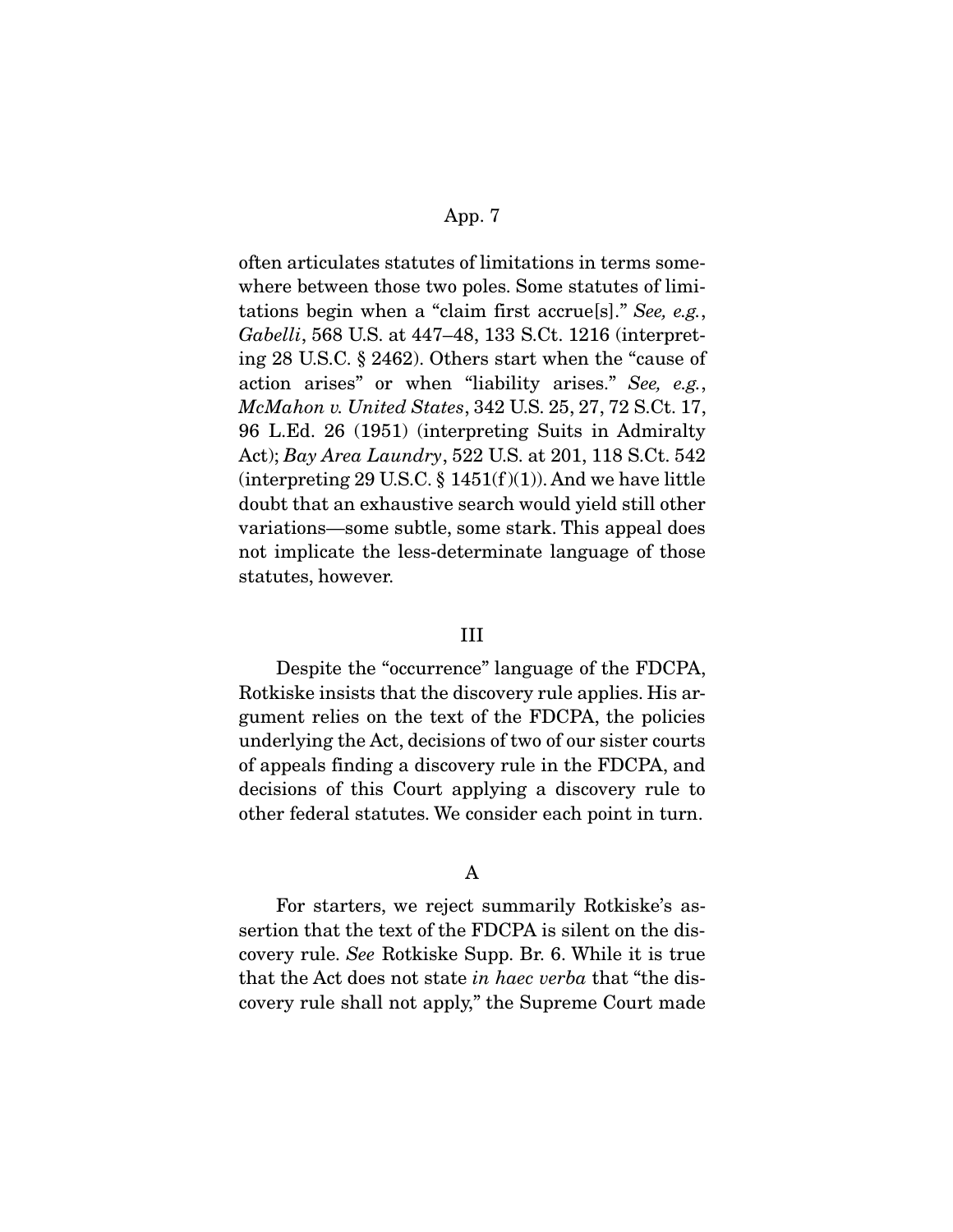clear in *TRW Inc. v. Andrews*, 534 U.S. 19, 28, 122 S.Ct. 441, 151 L.Ed.2d 339 (2001), that Congress may "implicitly" provide as much. In that Fair Credit Reporting Act (FCRA) case, the Court held that Congress had "implicitly excluded a general discovery rule by explicitly including a more limited one." 534 U.S. at 28, 122 S.Ct. 441. The same natural reading applies to the FDCPA in this appeal: Congress's explicit choice of an occurrence rule implicitly excludes a discovery rule. A quotidian example illustrates why this is so. When a bill states that payment is timely if it is "received at the bank by 5:00," it goes without saying that a check arriving at 6:00 is late even if it was postmarked a week earlier. Short of the express command that *TRW* tells us is not required, it is hard to imagine how Congress could have more clearly foreclosed the discovery rule.

#### B

 Rotkiske also highlights the remedial purpose of the FDCPA, which was enacted to combat the national problem of abusive debt-collection practices. Rotkiske Supp. Br. 10–11. Rotkiske emphasizes that those practices may involve fraud, deception, or self-concealing behavior such that the failure to apply the discovery rule would thwart the principal purpose of the Act. *Id.* at 11–13. He warns that "[a]bsent the discovery rule, vulnerable consumers will be left without redress if the harm caused by debt collectors' abusive or deceptive acts remains concealed for over a year." *Id.* at 16. We disagree for two reasons.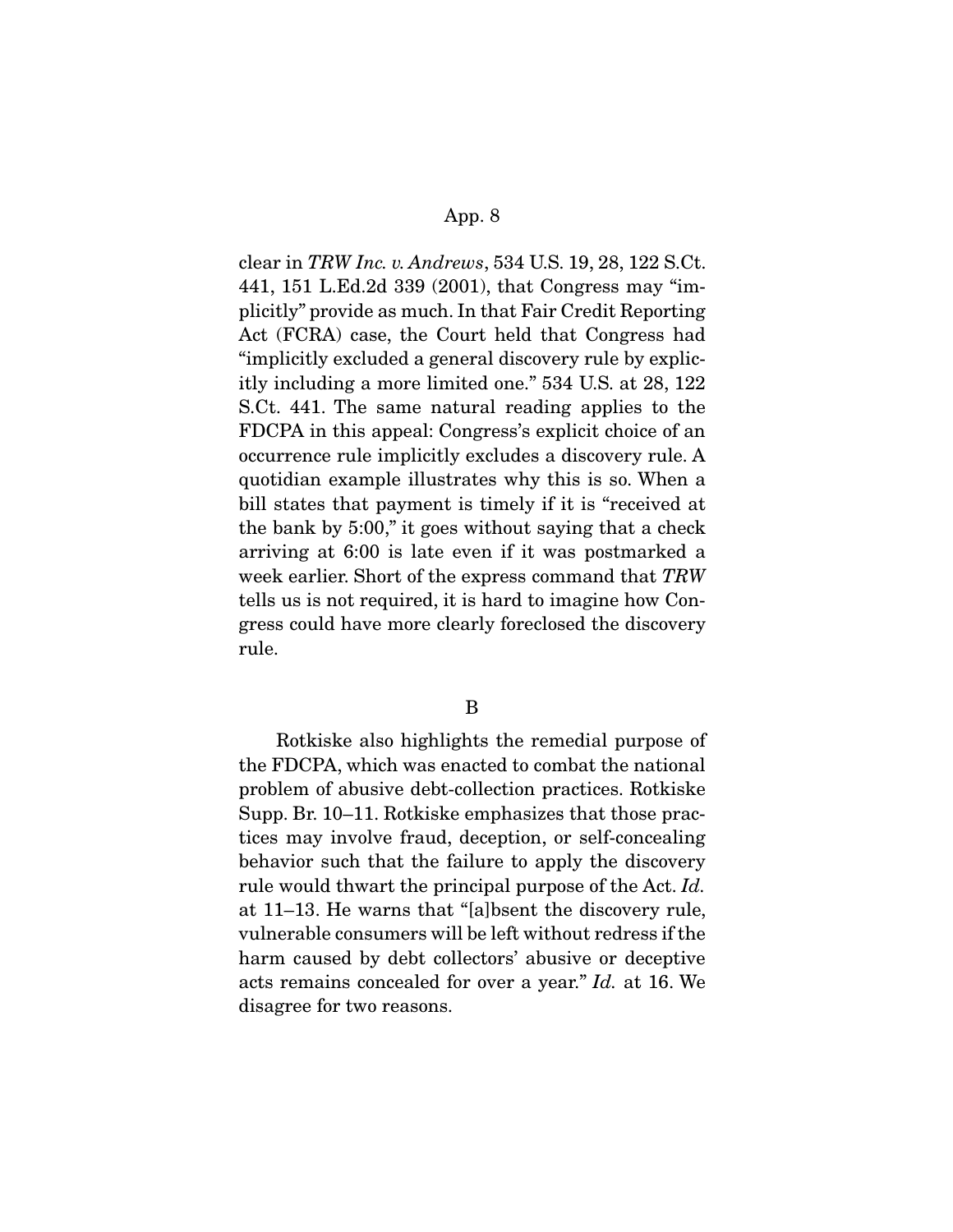First, to the extent Rotkiske contends that the collection practices the FDCPA proscribes are inherently fraudulent, deceptive, or self-concealing, the statute belies his argument. Debtors are often vexed by overzealous or unscrupulous debt collectors precisely because of repetitive contacts by phone or mail. As the language of the FDCPA makes clear, many violations will be apparent to consumers the moment they occur. *See, e.g.*, 15 U.S.C. § 1692c(a)(1) (proscribing communication regarding debt collection "at any unusual time or place"); *id.* § 1692d (proscribing various forms of harassment in the service of debt collection, including "[t]he use of obscene or profane language" and "[t]he publication of a list of consumers who allegedly refuse to pay debts"); *id.* § 1692f(7) (proscribing "[c]ommunicating with a consumer regarding a debt by post card"). The Act's statute of limitations applies to all of its provisions, so we decline Rotkiske's invitation to interpret the Act as if it contemplated only concealed or fraudulent conduct.3

 Second, to the extent that FDCPA claims *do* deal with "false, deceptive, or misleading representation[s],"

<sup>3</sup> The fact that the conduct proscribed by the FDCPA will usually be obvious to its victims distinguishes this case from our decision in *Stephens v. Clash*, 796 F.3d 281 (3d Cir. 2015). There, we considered a child sexual abuse claim governed by a statute that required a filing "within six years after the right of action first accrues." 796 F.3d at 285 (quoting 18 U.S.C. § 2255(b) (2012)). We reasoned that since "child pornography is most often distributed in secret and without the victim's immediate knowledge," the statute's fundamental objective of providing redress to exploited children would most often "be thwarted without the discovery rule." *Id.* at 285–86.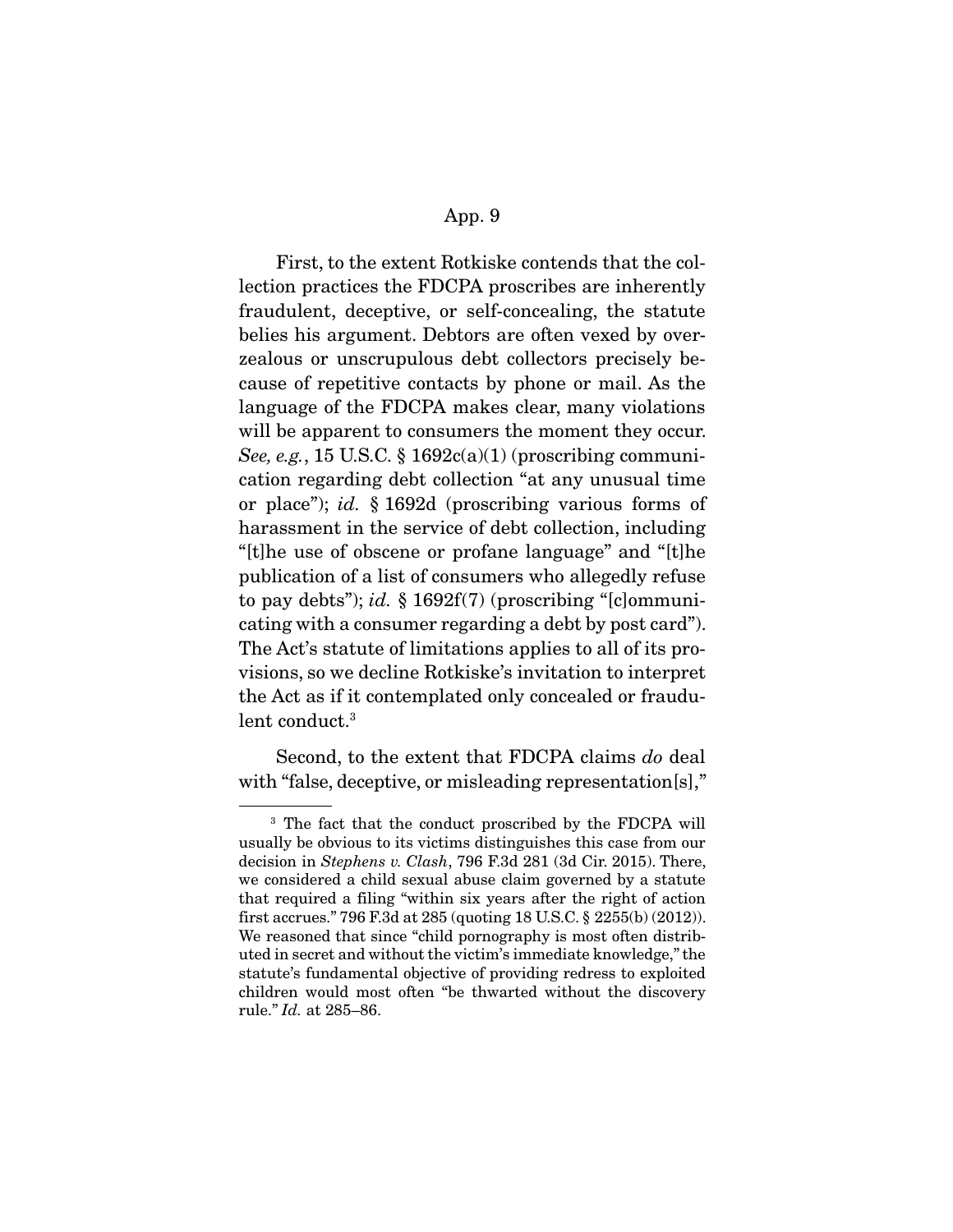*id.* § 1692e, nothing in the Act impairs the discretion district courts possess to avoid patent unfairness in such cases. As we shall explain, equitable tolling remains available in appropriate cases.

 $\overline{C}$ 

 In addition to his textual and purposive arguments, Rotkiske asks us to follow the Ninth Circuit's decision in *Mangum v. Action Collection Service, Inc.*, and the Fourth Circuit's decision in *Lembach v. Bierman*, both of which implied a discovery rule in the Act's statute of limitations. We respectfully decline to do so.

 Most fundamentally, neither opinion analyzed the "violation occurs" language of the FDCPA. In *Mangum*, the Ninth Circuit did not engage the text of the Act, relying instead on its expansive holding in *Norman-Bloodsaw v. Lawrence Berkeley Lab.*, 135 F.3d 1260, 1266 (9th Cir. 1998), that "the discovery rule applies to statutes of limitations in federal litigation." *Mangum*, 575 F.3d at 940. The Ninth Circuit did acknowledge that the Supreme Court had reversed its application of the *Norman-Bloodsaw* rule to the FCRA in *TRW*. *Id*. at 940–41. Nevertheless, after brushing aside *TRW*'s analysis as "food for thought . . . worth musing on," *id*. at 941, the majority of the panel in *Mangum* concluded that *TRW* neither overruled nor undermined that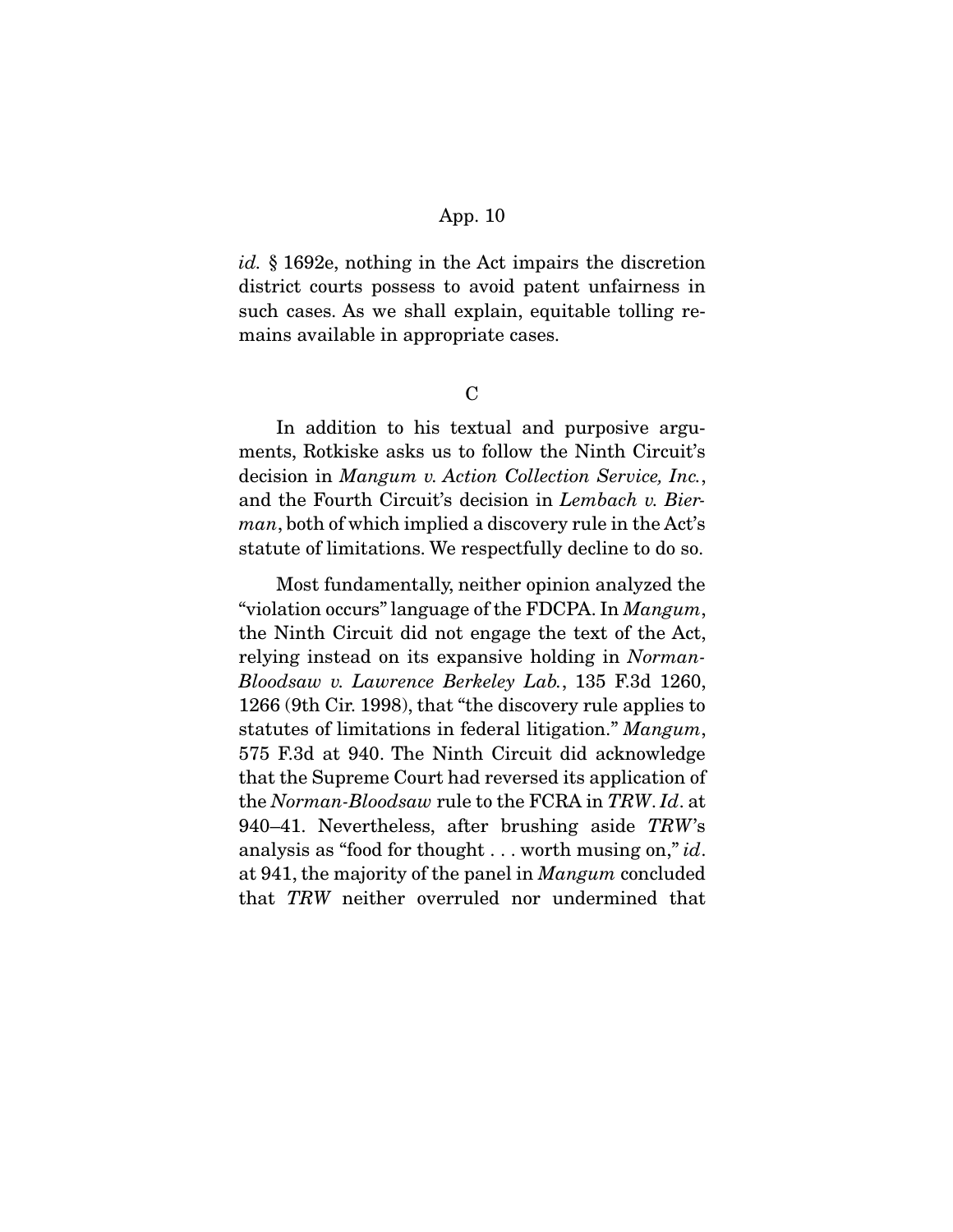circuit's prior precedent regarding the general applicability of the discovery rule, *id.*<sup>4</sup>

 Like the Ninth Circuit in *Mangum*, the Fourth Circuit in *Lembach* failed to engage the statutory text on its way to determining that a discovery rule would vindicate the policies underlying the FDCPA. *Lembach*, 528 Fed.Appx. at 302. The Court reasoned—without mentioning equitable tolling—that because plaintiffs "had no way of discovering the alleged violation," the defendant "should not be allowed to profit from the statute of limitations when its wrongful acts have been concealed." *Id.* For these reasons, we decline to join either the Ninth or the Fourth Circuits in holding that the statute means something other than what it plainly says.

# D

 In addition to the opinions of our sister courts in *Mangum* and *Lembach*, Rotkiske places substantial weight on our opinion in *Oshiver v. Levin, Fishbein, Sedran & Berman*, 38 F.3d 1380 (3d Cir. 1994). In dictum in that case, we applied the discovery rule to Title VII, even though the statutory language required charges to be filed within 180 days "after the alleged unlawful employment practice occurred." 42 U.S.C. § 2000e-5(e).

<sup>4</sup> Judge O'Scannlain disagreed, relying on essentially the same reading of the statutory text that we adopt here. *Mangum*, 575 F.3d at 944 (O'Scannlain, J., specially concurring).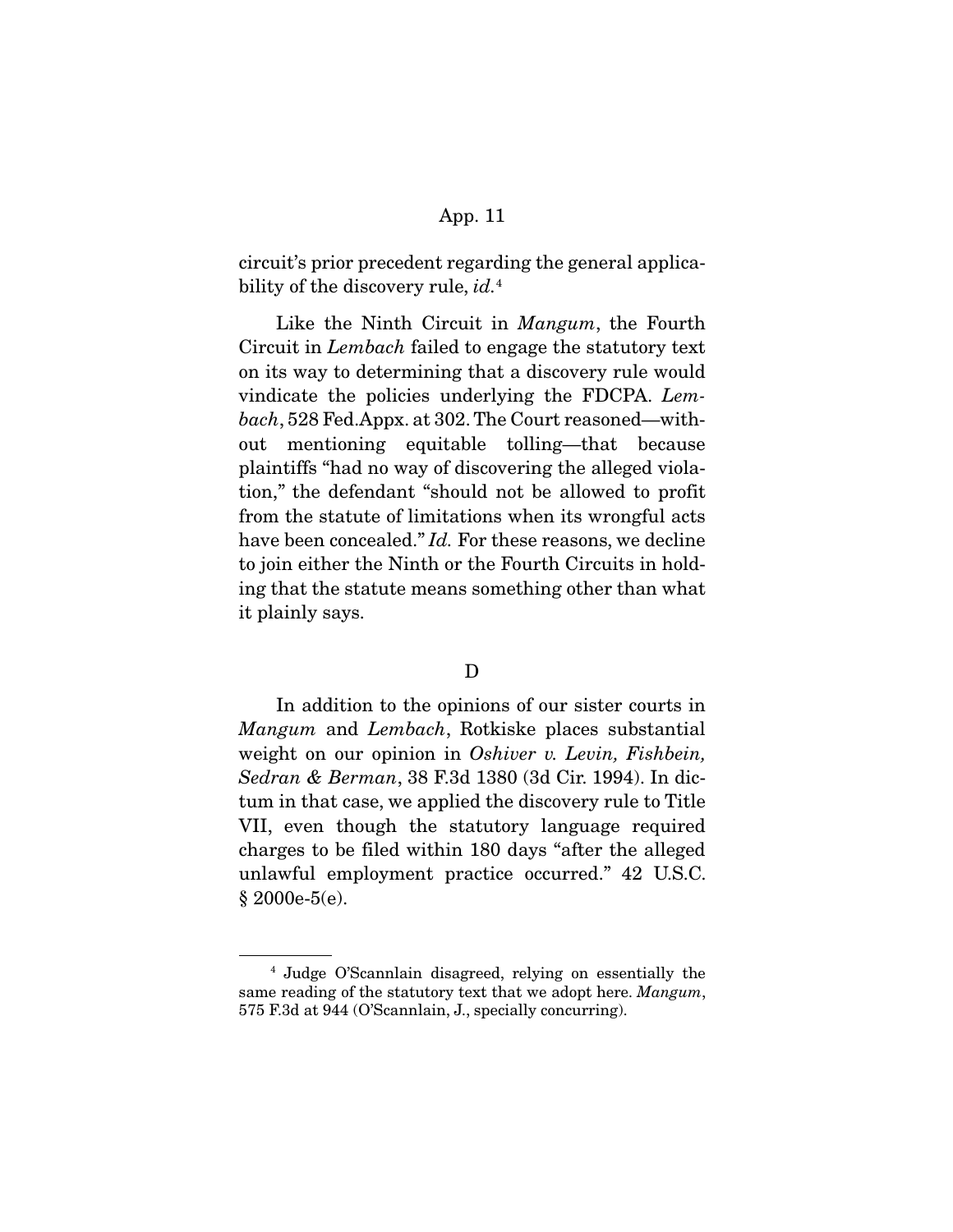The problem with Rotkiske's reliance on *Oshiver* is that its dictum is in obvious tension with the Supreme Court's decision in *TRW*. Instead of focusing on the statutory text (which we relegated to a footnote, 38 F.3d at 1385 n.3), we described a "general rule" that "the statute of limitations begins to run . . . [on] the date on which the plaintiff *discovers*" an injury rather than "the date on which the wrong that injures the plaintiff occurs," *id.* at 1385 (emphasis in original). The Supreme Court's approach in *TRW* counsels in favor of reconsidering our earlier practice of presuming that federal statutes of limitations include an implied discovery rule. Indeed, to the extent that our decisions have relied on such a general presumption in applying a discovery rule to statutes that expressly begin to run when a violation "occurs," they cannot be reconciled with the Supreme Court's mandate that when "the text [of a statute] and reasonable inferences from it give a clear answer," that is "the end of the matter." *Brown v. Gardner*, 513 U.S. 115, 120, 115 S.Ct. 552, 130 L.Ed.2d 462 (1994) (citations omitted). *See Oshiver*, 38 F.3d at 1385 (presuming applicability of discovery rule); *Podobnik v. U.S. Postal Serv.*, 409 F.3d 584, 590 (3d Cir. 2005) (same, following *Oshiver*).

 Rather than imply a discovery rule by rote "in the absence of a contrary directive from Congress," *see, e.g.*, *Disabled in Action of Pa. v. S.E. Pa. Transp. Auth.*, 539 F.3d 199, 209 (3d Cir. 2008), we must parse each limitations period using ordinary principles of statutory analysis—beginning with the statutory text and then proceeding to consider its structure and context. *See,*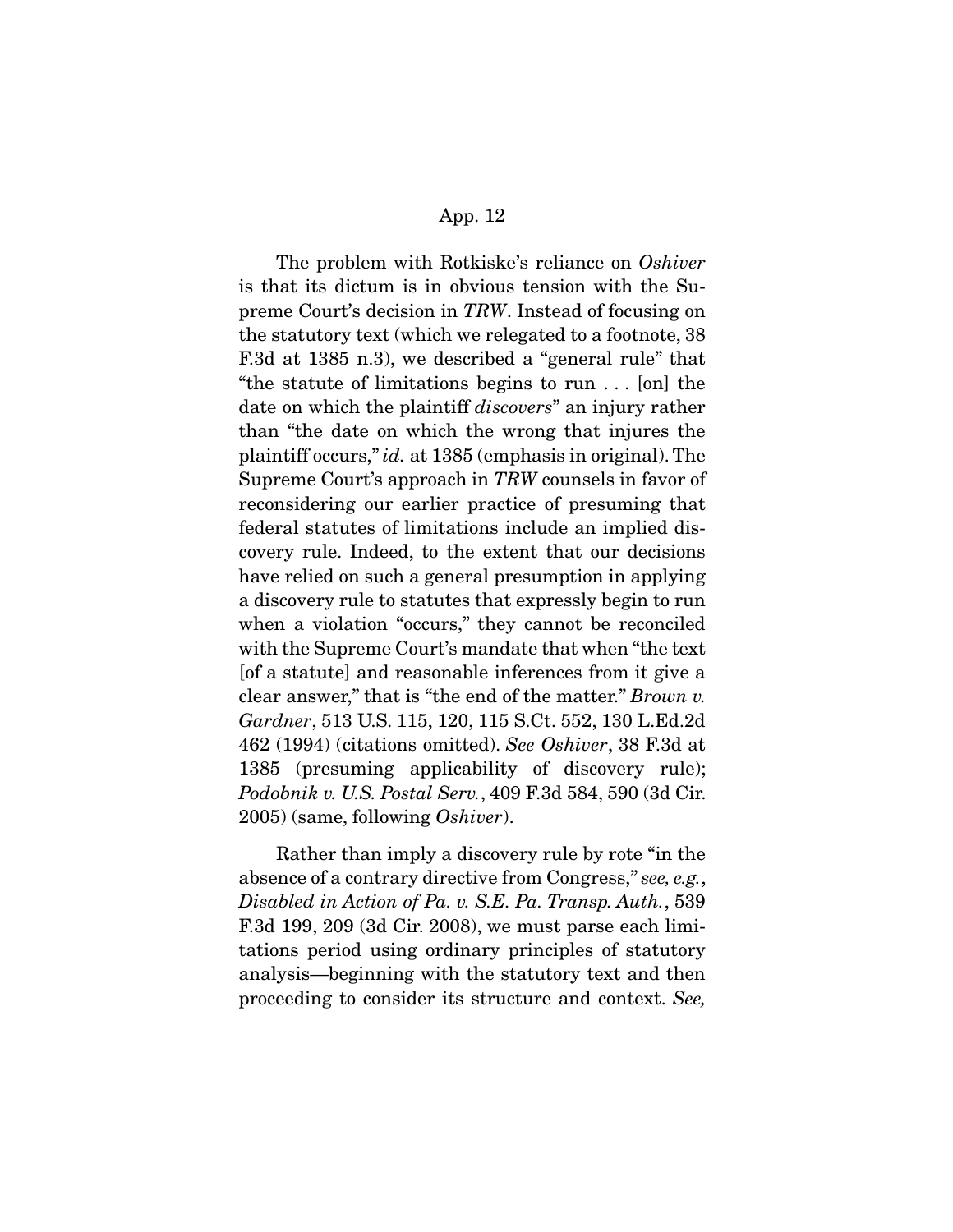*e.g.*, *TRW*, 534 U.S. at 28–33, 122 S.Ct. 441. As part of that inquiry into context, it may sometimes prove appropriate to consider whether there are "historical[ ] or equitable reasons" to adopt either an occurrence or a discovery rule. *Gabelli*, 568 U.S at 454, 133 S.Ct. 1216. *See, e.g.*, *TRW*, 534 U.S. at 27–28, 122 S.Ct. 441 (noting that latent disease and medical malpractice, but not the FCRA, are contexts that "cr[y] out for application of a discovery rule"); *Stephens v. Clash*, 796 F.3d 281, 285–88 (3d Cir. 2015) (noting the secretive nature of trade in child pornography and the likelihood that an occurrence rule would frustrate Congress's objective to provide a remedy to blameless minor victims). This is not such a case, however, because the text of § 1692k(d) plainly incorporates an occurrence rule.

### IV

 We conclude by emphasizing that our holding today does nothing to undermine the doctrine of equitable tolling. Indeed, we have already recognized the availability of equitable tolling for civil suits alleging an FDCPA violation. *See Glover v. F.D.I.C.*, 698 F.3d 139, 151 (3d Cir. 2012) (considering and rejecting an equitable tolling argument where no extraordinary barrier existed to plaintiff 's suit). We do not reach the question in this case only because Rotkiske failed to raise it on appeal. Accordingly, our opinion should not be read to foreclose the possibility that equitable tolling might apply to FDCPA violations that involve fraudulent, misleading, or self-concealing conduct. *See, e.g.*, *Bailey v. Glover*, 88 U.S. (21 Wall.) 342, 348, 22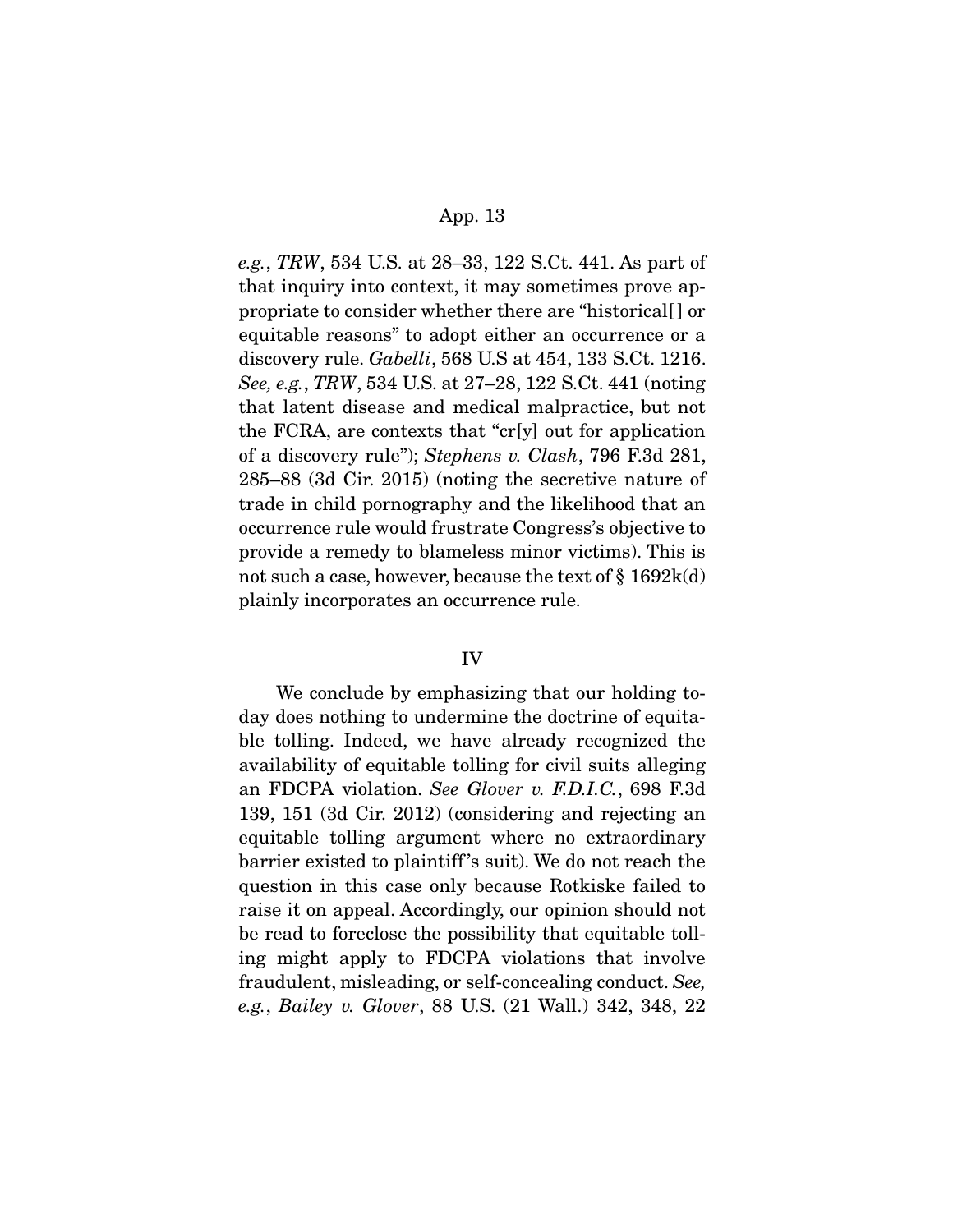L.Ed. 636 (1874) ("[W]here the party injured by the fraud remains in ignorance of it without any fault or want of diligence or care on his part, the bar . . . does not begin to run until the fraud is discovered, though there be no special circumstances or efforts on the part of the party committing the fraud to conceal it.  $\dots$ ").<sup>5</sup>

#### V

 Civil actions alleging violations of the Fair Debt Collection Practices Act must be filed within one year from the date of the violation. Because Rotkiske's action was filed well after that period expired, his action was untimely. We will affirm the judgment of the District Court.

<sup>5</sup> If Rotkiske had preserved reliance on equitable tolling on appeal, then Judges McKee, Ambro, Vanaskie, and Shwartz would have remanded to allow the District Court to consider whether he would be entitled to rely on this doctrine because our precedent had not previously recognized that a defendant's self-concealing conduct may be a basis for equitable tolling.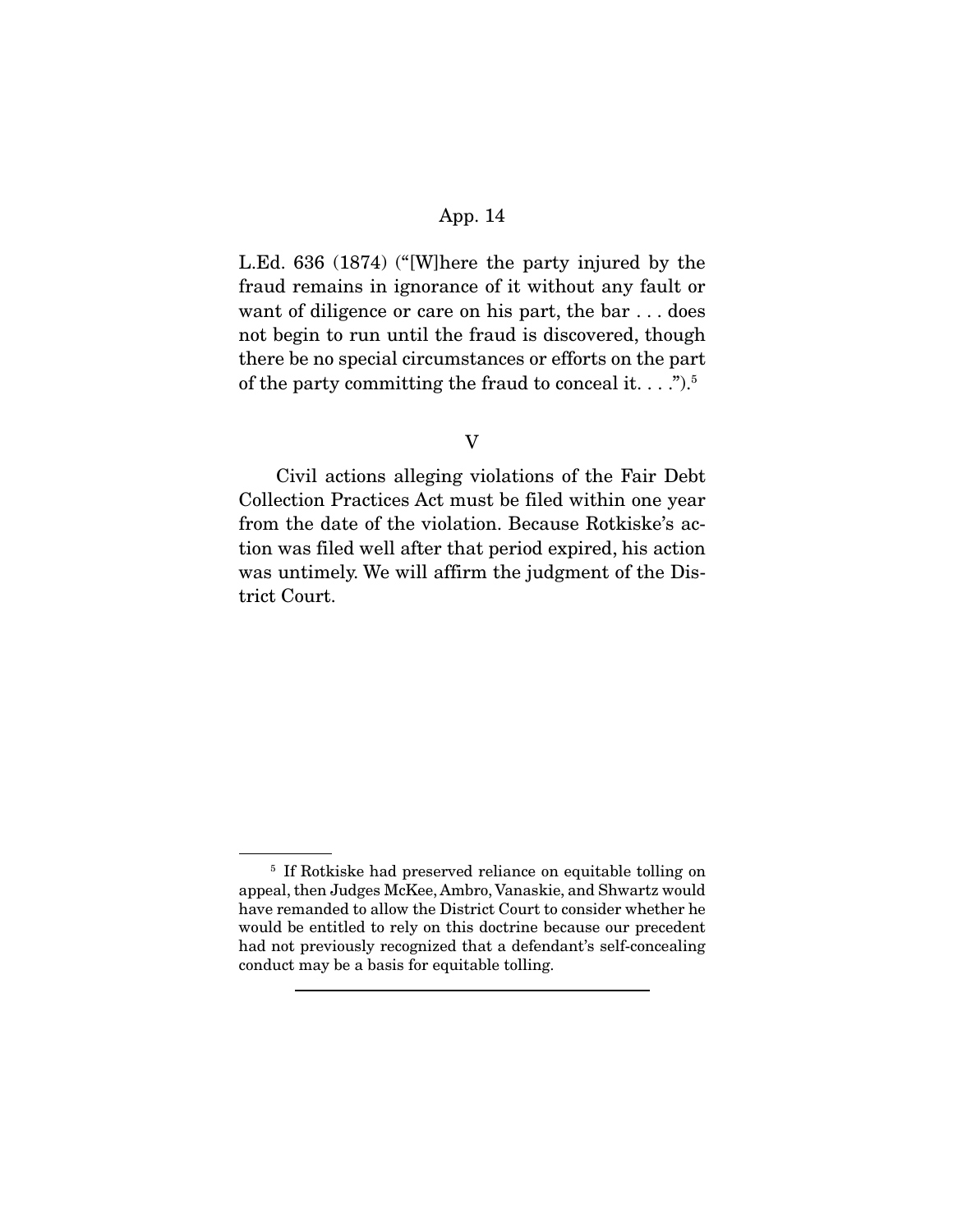2016 WL 1021140 Only the Westlaw citation is currently available. United States District Court, E.D. Pennsylvania. Kevin C. Rotkiske, Plaintiff, v. Paul Klemm et al., Defendants. CIVIL ACTION No. 15-3638 | Signed March 14, 2016  $\vert$ Filed 03/15/2016

#### MEMORANDUM

GENE E.K. PRATTER, UNITED STATES DISTRICT JUDGE

# I. INTRODUCTION

 Kevin Rotkiske claims that Paul Klemm Esq., Nudelman, Klemm & Golub, P.C., Nudelman, Nudelman & Ziering, P.C., Klemm & Associates ("K&A"), and John Does 1-10 have violated the Fair Debt Collection Practices Act, 15 U.S.C. § 1692, *et seq*. ("FDCPA"). Mr. Rotkiske alleges that the Defendants wrongfully obtained a default judgment against him which then caused him financial damage when his mortgage application was rejected. The Defendants move to dismiss the Amended Complaint with prejudice.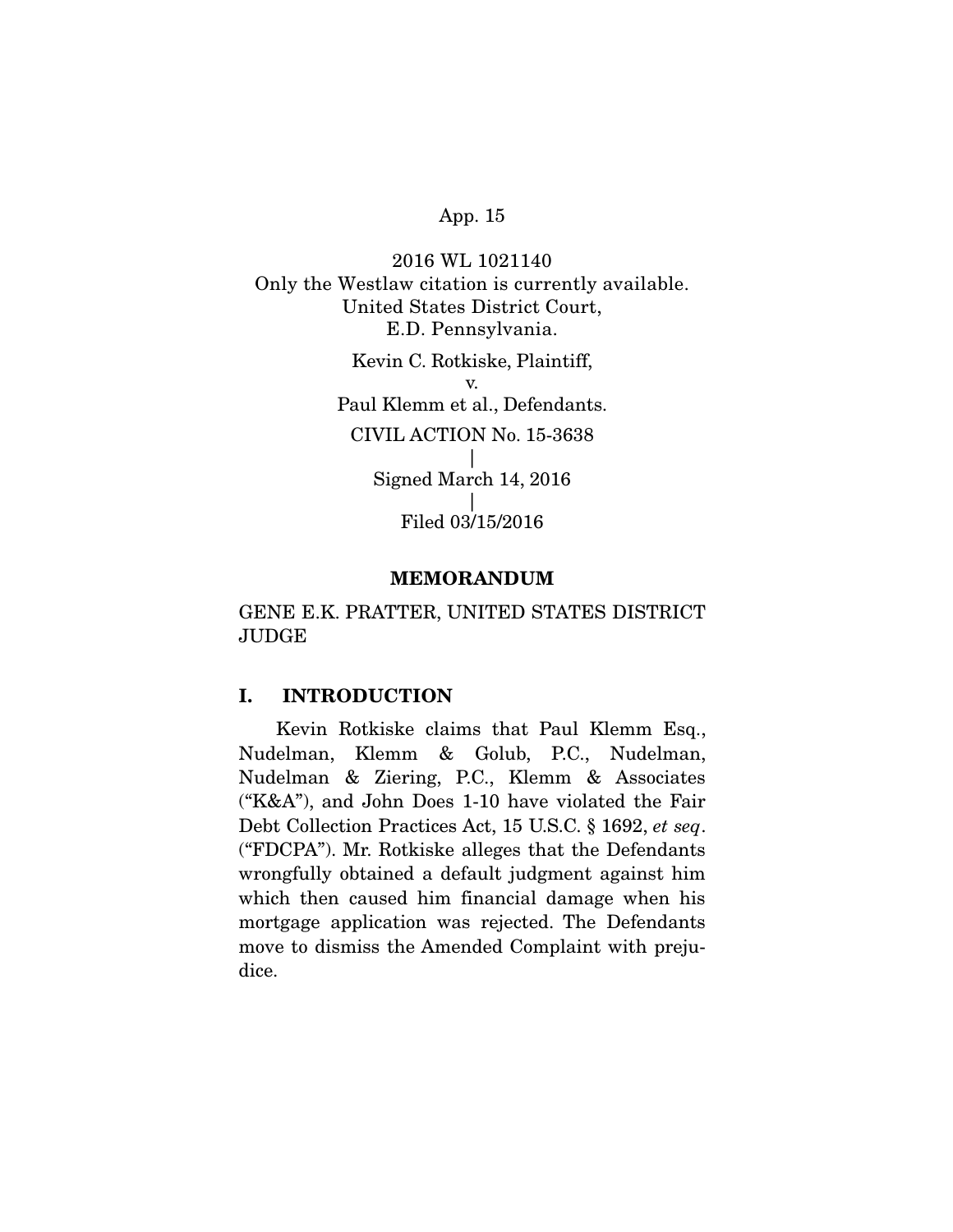The Court concludes that Mr. Rotkiske's claim is barred by the FDCPA's statute of limitations and will be dismissed with prejudice.

# II. ALLEGATIONS IN THE AMENDED COM-PLAINT<sup>1</sup>

 Between 2003 and 2005 Mr. Rotkiske incurred credit card debt with Capital One Bank. Once the debt was deemed in collection status, Capital One Bank referred the debt to K&A. K&A initiated a lawsuit against Mr. Rotkiske in March 2008, seeking payment on the debt in the amount of \$1,500. K&A attempted to serve Mr. Rotkiske at a prior residence. At that residence, a male individual unknown to and unassociated with Mr. Rotkiske accepted service of the complaint. K&A then allegedly withdrew the lawsuit because it could not locate Mr. Rotkiske.

 In January 2009, the Defendants refiled the collection lawsuit and again attempted to serve Mr. Rotkiske at the same address. Again, an individual unknown to Mr. Rotkiske accepted service on his behalf. The Defendants obtained a default judgment against Mr. Rotkiske in the second collection suit.

 Allegedly, Mr. Rotkiske was unaware of either of the actions against him and of the default judgment until September 2014, when he applied for a mortgage.

<sup>1</sup> The factual summary is based on the allegations in the Amended Complaint, which the Court assumes to be true for purposes of this motion. *Ashcroft v. Iqbal*, 556 U.S. 662, 679 (2009).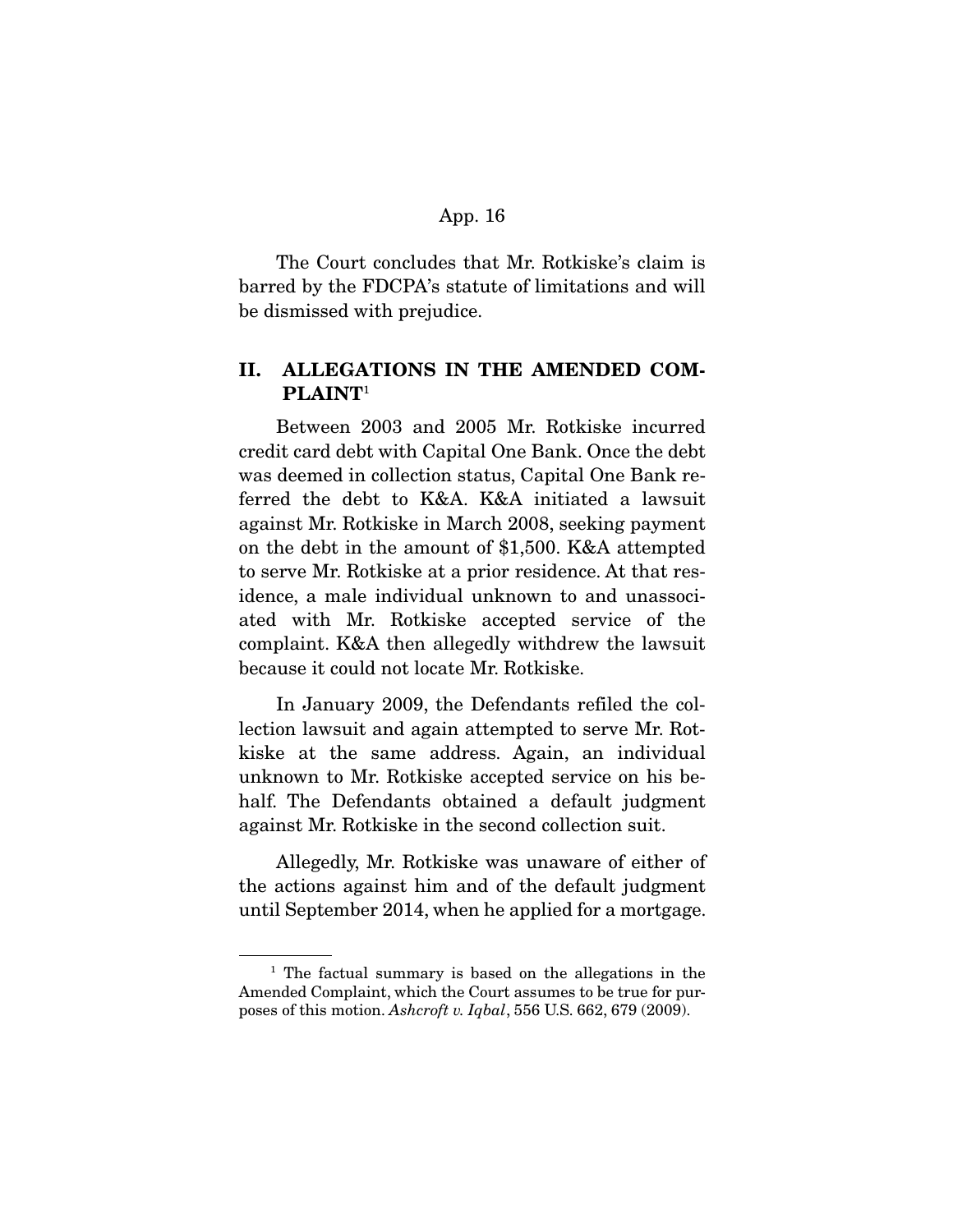His mortgage application was rejected because of the outstanding judgment against him, as reflected on his credit report. The Amended Complaint alleges that the Defendants deliberately made sure that Mr. Rotkiske would not be properly served and thus wrongfully obtained the default judgment against him in violation of the FDCPA.2

#### III. LEGAL STANDARD

 A motion to dismiss pursuant to Federal Rule of Civil Procedure  $12(b)(6)$  tests the sufficiency of a complaint. Although Federal Rule of Civil Procedure 8 requires only "a short and plain statement of the claim showing that the pleader is entitled to relief," in order to "give the defendant fair notice of what the . . . claim is and the grounds upon which it rests," *Bell Atl. Corp. v. Twombly*, 550 U.S. 544, 555 (2007) (citations and internal quotation marks omitted) (alteration in original), the plaintiff must provide "more than labels and conclusions, and a formulaic recitation of the elements of a cause of action will not do." *Id.* (citation omitted).

 To survive a motion to dismiss, the plaintiff must plead "factual content that allows the court to draw the reasonable inference that the defendant is liable for

<sup>2</sup> Mr. Rotkiske's Amended Complaint also alleged that the second debt collection suit was filed outside the applicable statute of limitations; however, in his response to the Defendant's Motion, Mr. Rotkiske withdrew the allegation. Plf.'s Resp. 4 (Docket No. 17) ("Plaintiff withdraws its statute of limitations argument and corresponding allegations without prejudice until discovery commences herein").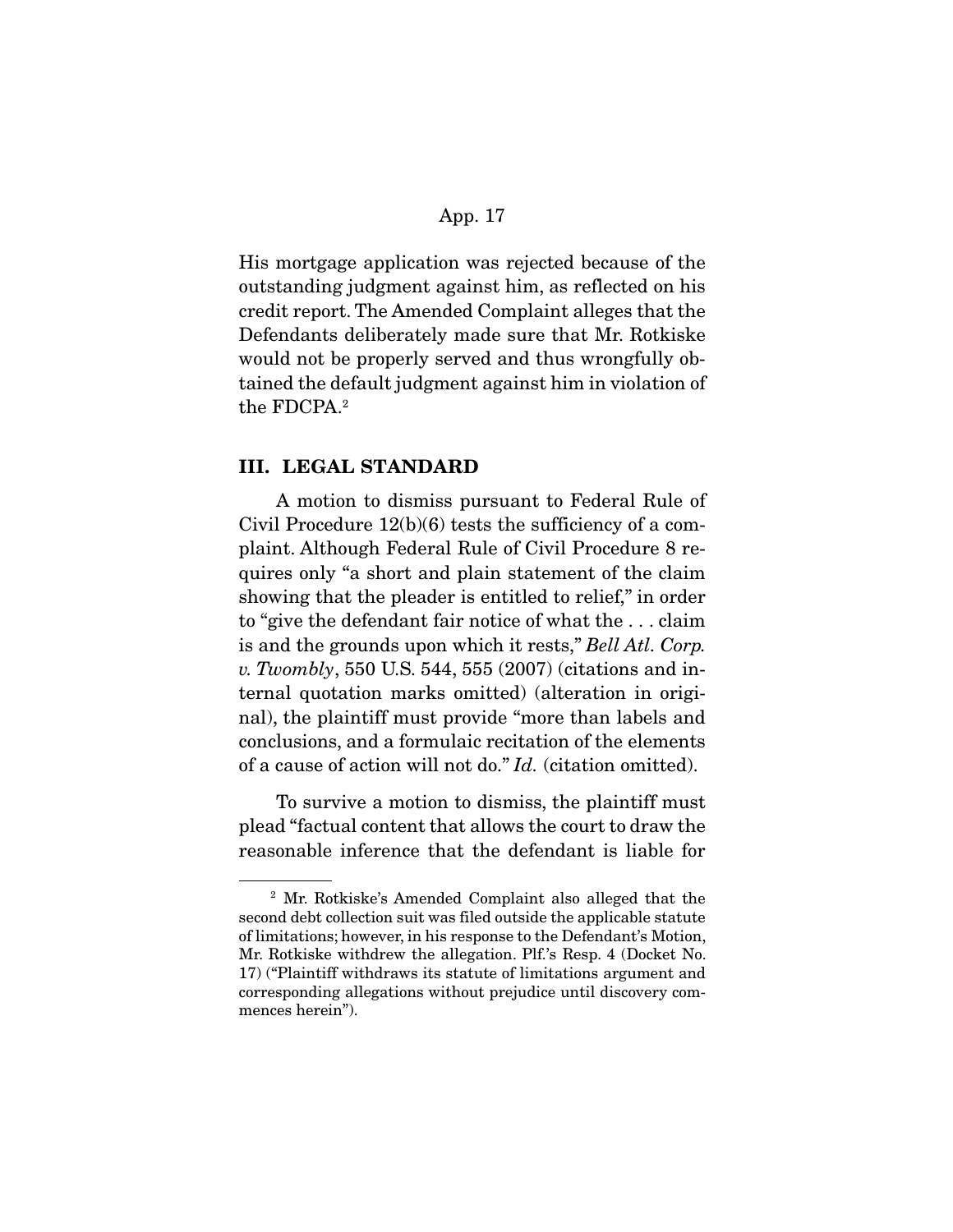the misconduct alleged." *Iqbal*, 556 U.S. at 678. Specifically, "[f ]actual allegations must be enough to raise a right to relief above the speculative level...." *Twombly*, 550 U.S. at 555 (citations omitted). The question is not whether the claimant will ultimately prevail, but whether the complaint is "sufficient to cross the federal court's threshold." *Skinner v. Switzer*, 131 S. Ct. 1289, 1296 (2011).

 When deciding a Rule 12(b)(6) motion to dismiss, the Court may look only to the facts alleged in the complaint and its attachments. *See Jordan v. Fox, Rothschild, O'Brien & Frankel*, 20 F.3d 1251, 1261 (3d Cir. 1994). The Court must accept as true all well-pleaded allegations in the complaint and view them in the light most favorable to the plaintiff. *Angelastro v. Prudential-Bache Sec., Inc.*, 764 F.2d 939, 944 (3d Cir. 1985). Likewise, the Court must accept as true all reasonable inferences that may be drawn from the allegations, and view those facts and inferences in the light most favorable to the non-moving party. *See Rocks v. City of Phila.*, 868 F.2d 644, 645 (3d Cir. 1989).

### IV. DISCUSSION

 The Defendants make two arguments in their Motion to Dismiss: (1) Mr. Rotkiske's claim is time-barred; and (2) Mr. Rotkiske's action violates the *Rooker-Feldman* doctrine, and should be dismissed for lack of subject matter jurisdiction.3 Because Defendants'

<sup>&</sup>lt;sup>3</sup> The Defendants also argued that the second collection lawsuit was timely filed; however, because Mr. Rotkiske has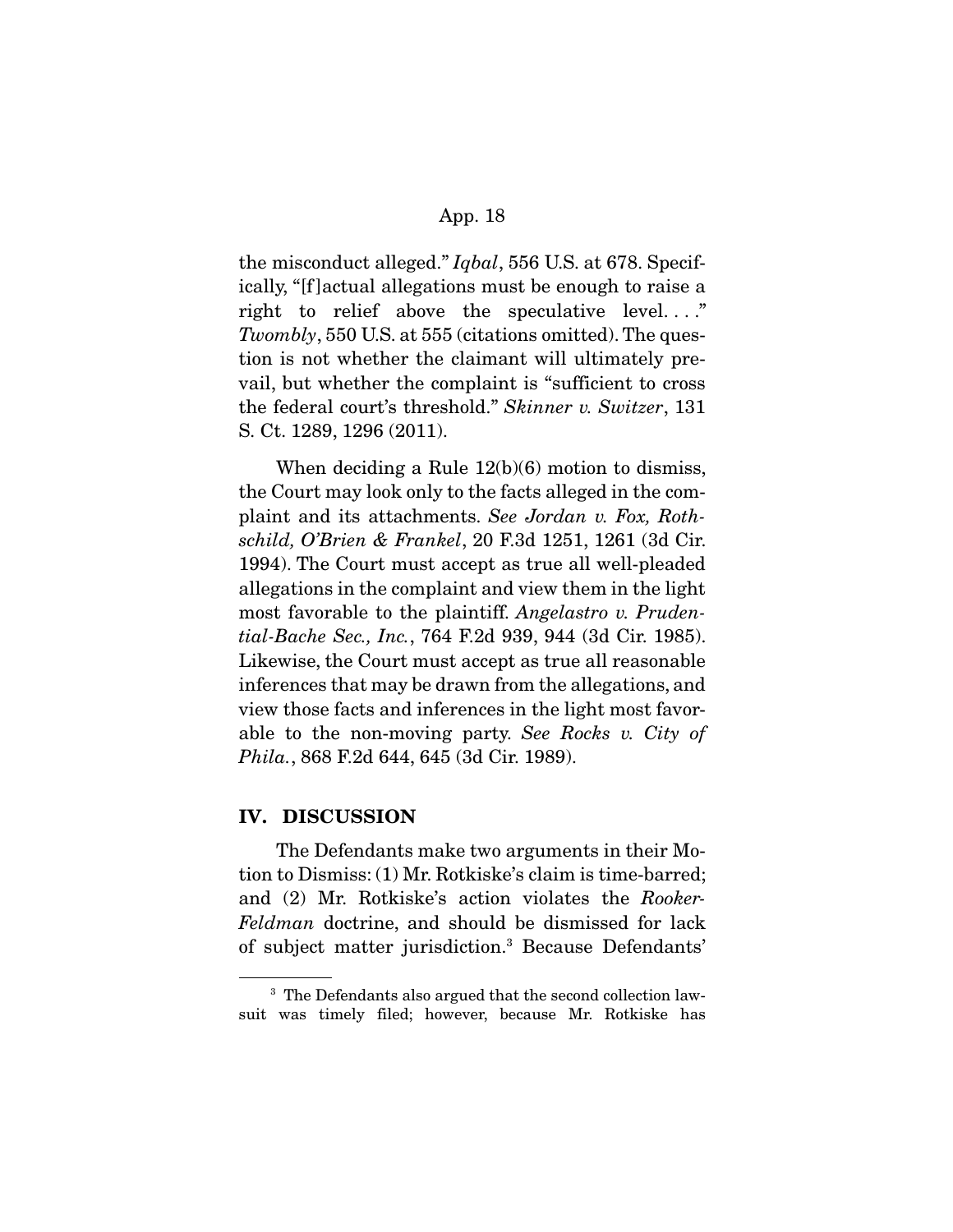*Rooker-Feldman* argument calls on the Court to determine if it has subject matter jurisdiction, that argument will be addressed first.

#### A. *Rooker-Feldman* Doctrine

 The *Rooker-Feldman*<sup>4</sup> doctrine jurisdictionally bars claims "brought by state-court losers complaining of injuries caused by state-court judgments rendered before the federal district court proceedings commenced and inviting district court review and rejection of those judgments." *Exxon Mobil Corp. v. Saudi Basic Indus. Corp.*, 544 U.S. 280, 284 (2005). Four requirements must be met for the doctrine to apply: "(1) the federal plaintiff lost in state court; (2) the plaintiff 'complain[s] of injuries caused by [the] state-court judgments'; (3) those judgments were rendered before the federal suit was filed; and (4) the plaintiff is inviting the district court to review and reject the state judgments." *Great W. Mining & Mineral Co. v. Fox Rothschild LLP*, 615 F.3d 159, 166 (3d Cir. 2010) (quoting *Exxon Mobil*, 544 U.S. at 284)). "The Supreme Court has emphasized that *Rooker-Feldman* is a 'narrow doctrine' that 'applies only in limited circumstances.' +" [sic] *Giles v. Phelan, Hallinan & Schmieg, L.L.P.*, 901 F. Supp. 2d 509, 521 (D.N.J. 2012) (citing *Lance v. Dennis*, 546 U.S. 459, 464-66 (2006)).

withdrawn allegations relating to the timeliness of that suit the Court will not address this argument.

<sup>4</sup> *D.C. Ct. of App. v. Feldman*, 460 U.S. 462 (1983); *Rooker v. Fidelity Trust Co.*, 263 U.S. 413 (1923).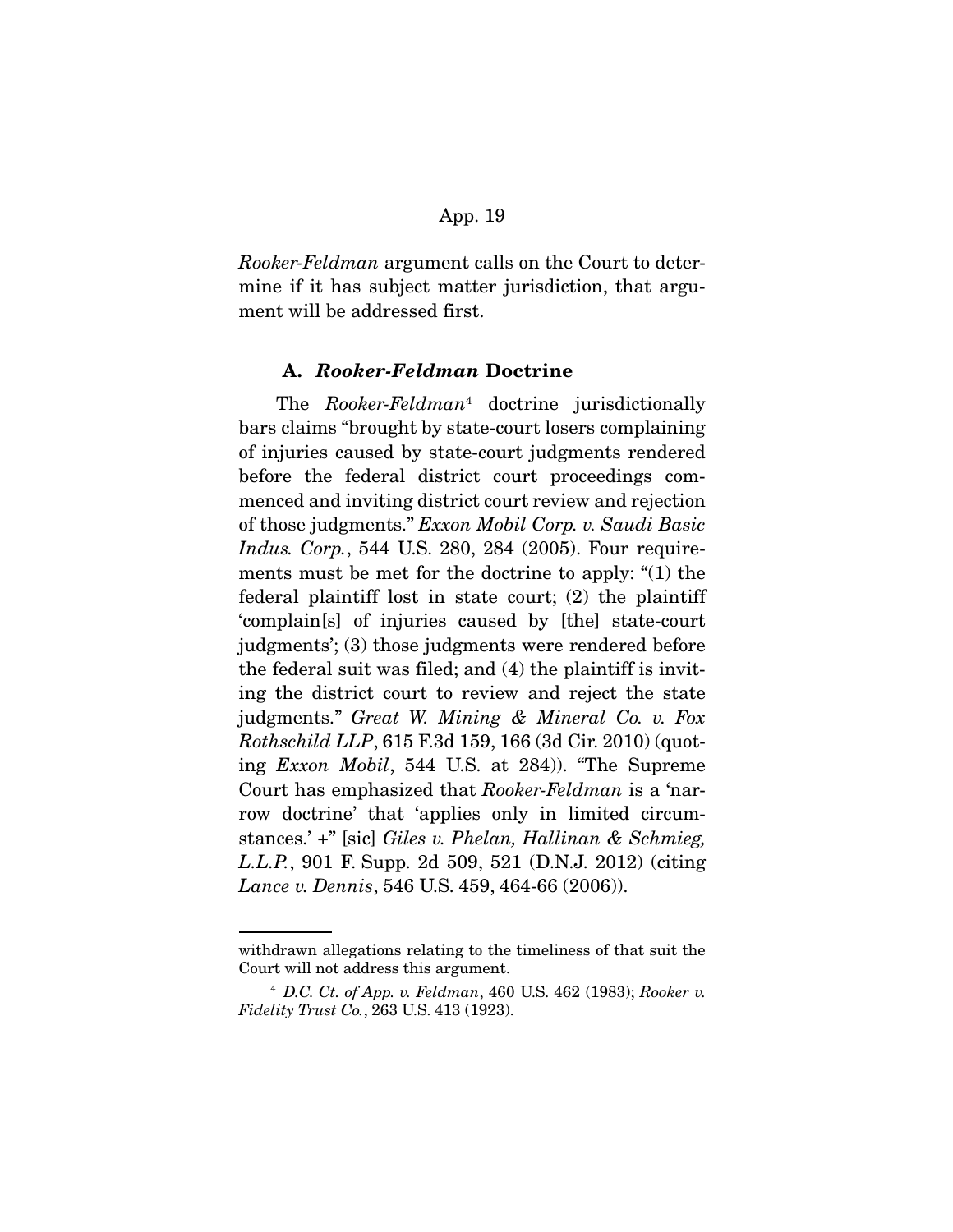A complaint which alleges "injury caused by the defendant's actions and not by the state-court judgment" does not implicate *Rooker-Feldman*. *Great W. Mining & Mineral Co.*, 615 F.3d at 167. If the injury complained of existed prior to the state-court proceedings, such proceedings cannot be the source of the injury. *Id*. By way of example, in *Conklin v. Anthou*, 495 F. App'x 257 (3d Cir. 2012), the plaintiff sued various defendants alleging that they had participated in a scheme to illegally foreclose on the plaintiff 's property through the use of fraudulent mortgage documents. *Id*. at 260. To the extent the plaintiff was soliciting direct federal review of the state court decisions, his claims were barred by *Rooker-Feldman*. However, the court also held that the plaintiff was "not prevented from otherwise attacking the parties to the foreclosure proceedings or alleging that the methods and evidence employed were the product of fraud or conspiracy, regardless of whether his success on those claims might call the veracity of the state-court judgments into question." *Id*. at 262; *See also Giles*, 901 F. Supp. 2d at 522 (declining to dismiss the plaintiff 's claims based on the *Rooker-Feldman* doctrine because "[p]laintiffs here are not challenging the state court judgments; they are challenging the Defendants' actions in procuring those judgments").

 In this case, Mr. Rotkiske alleges that the Defendants violated the FDCPA by fraudulently obtaining the default judgment through their efforts to make sure that Mr. Rotkiske would not be properly served. While the first and third *Great W. Mining & Mineral Co.*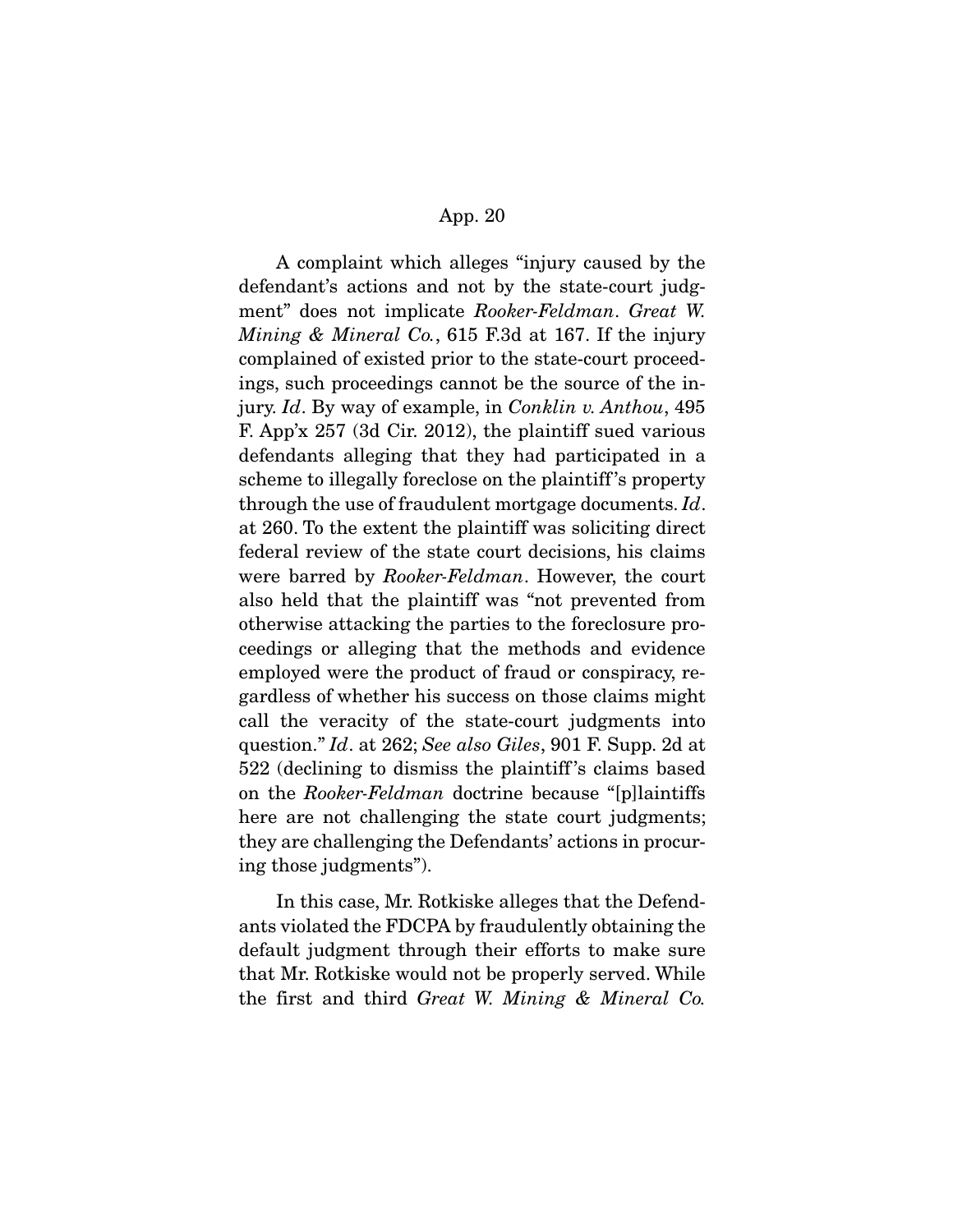elements are clearly met – the Defendants obtained a default judgment against Mr. Rotkiske and that judgment was rendered before Mr. Rotkiske filed this lawsuit – Mr. Rotkiske's Amended Complaint does not complain of injuries caused by the state court judgment. Rather, like the plaintiffs in *Conklin* and *Giles*, Mr. Rotkiske is challenging the Defendants' actions in procuring the default judgment. As a result, the Court concludes that this case falls outside of the limited circumstances under which the *Rooker-Feldman* doctrine will bar a plaintiff's claims. Therefore, the Court will turn to the Defendants' statute of limitations arguments.

#### B. Statute of Limitations

 The Defendants argue that Mr. Rotkiske's lawsuit was filed six years after the alleged violation of the FDCPA, and thus is timed-barred.

 Under the FDCPA, an action must be brought "within one year from the date on which the violation occurs." 15 U.S.C. § 1692k(d). Mr. Rotkiske argues that the discovery rule, which delays the beginning of a limitations period until the plaintiff knew of or should have known of his injury, applies to FDCPA claims. Under the discovery rule as articulated by Mr. Rotkiske, his action would be timely, as Mr. Rotkiske allegedly only became aware of the violation in September 2014, ten months before he commenced this suit. In the alternative, Mr. Rotkiske contends that the Court should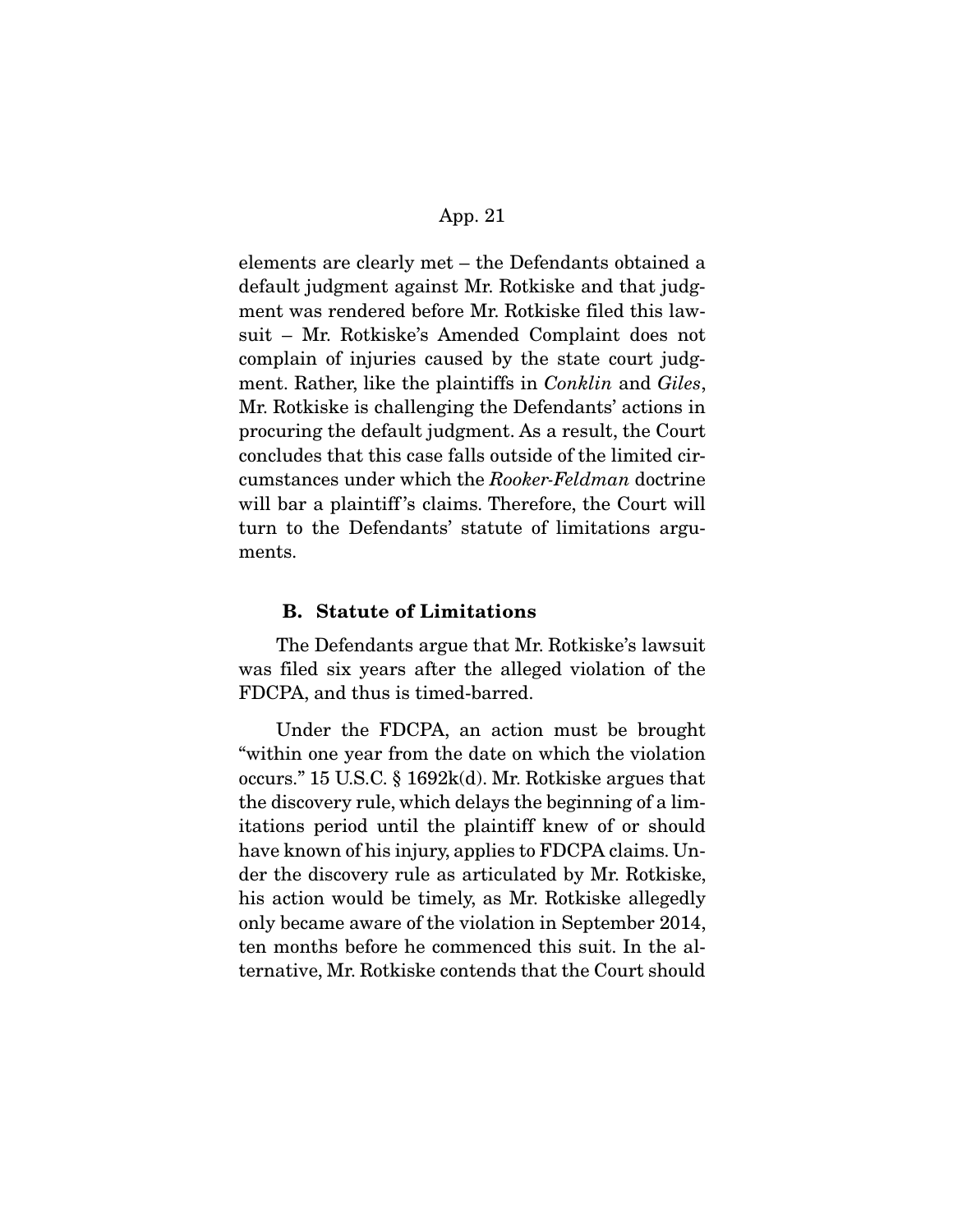apply the doctrine of equitable tolling to the same effect.

#### i. Discovery Rule

 The actual language of the statute weighs against the application of the discovery rule. Absent a contrary directive from Congress, the discovery rule applies to federal statutes of limitations. *G.L. v. Ligonier Valley Sch. Dist. Auth.*, 802 F.3d 601, 613 (3d Cir. 2015) (holding that the discovery rule applies to a statute which requires a plaintiff to act "within 2 years of the date the [plaintiff] knew or should have known about the alleged [violation]"). In the FDCPA, Congress explicitly used the phrase, "from the date *on which the violation occurs*." 15 U.S.C. § 1692k(d) (emphasis added). The Defendants argue that this language serves as a contrary directive from Congress with respect to the application of the discovery rule and cuts against any argument that a plaintiff 's awareness of the violation should factor into the calculation of the accrual date. The Defendants further assert that this explicit language signifies that the FDCPA is an occurrence statute, meaning that the claim accrues at the time of the alleged violation regardless of when a plaintiff discovers it.

 Circuit courts have split when determining whether the discovery rule applies to the one-year limitations period of the FDCPA. The Fourth and Ninth Circuits have held that the discovery rule applies to the FDCPA's one-year statute of limitations. *Lembach*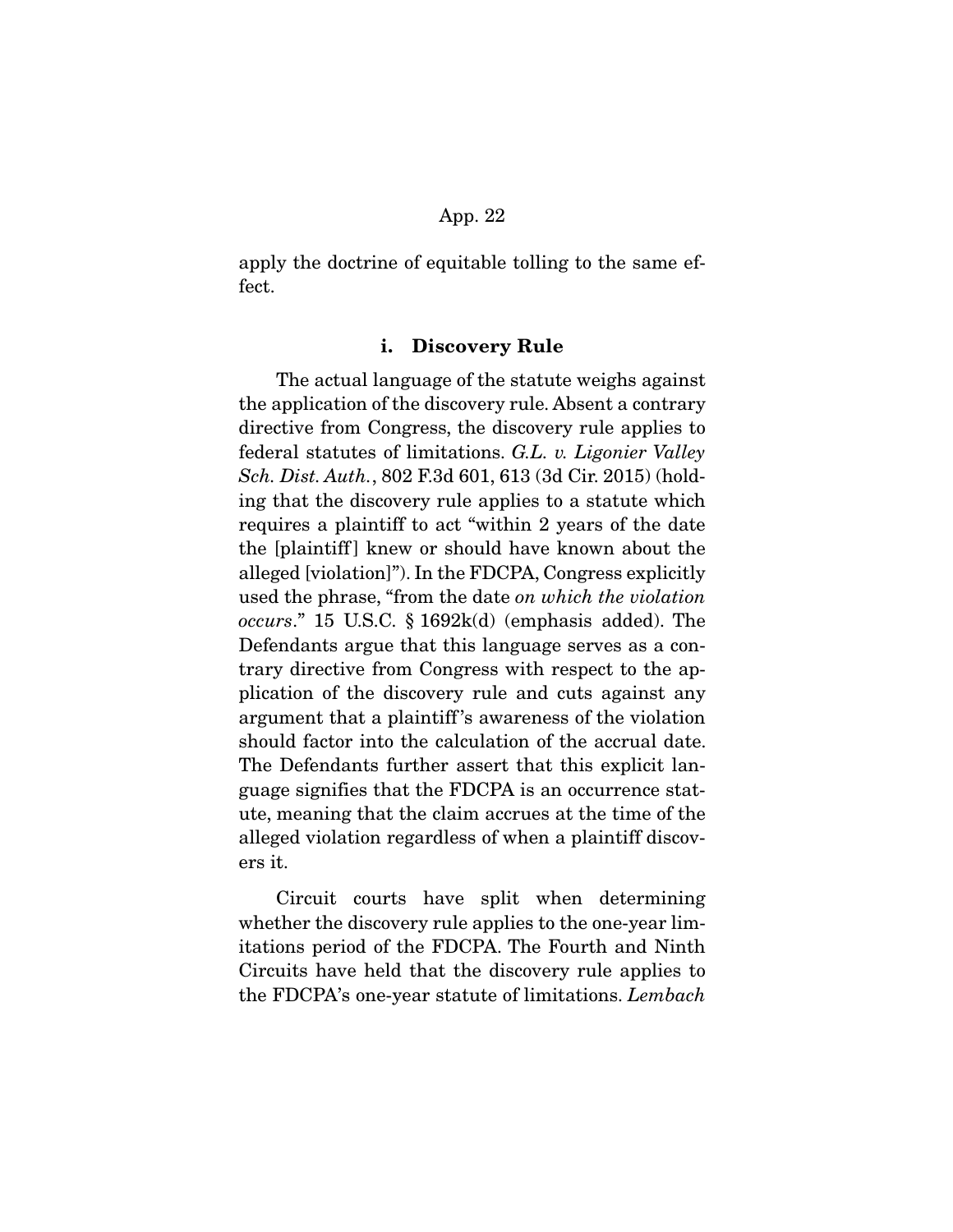*v. Bierman*, 528 F. Appx. 297, 302 (4th Cir. 2013); *Mangum v. Action Collection Serv., Inc.*, 575 F.3d 935, 941 (9th Cir. 2009) (discussing the Supreme Court's skepticism about general application of the discovery rule in *TRW Inc. v. Andrews*, 534 U.S. 19, 33 (2001), yet holding that the discovery rule applies). Conversely, the Eighth and Eleventh Circuits have rejected the application of the discovery rule to FDCPA claims. *Maloy v. Phillips*, 64 F.3d 607, 608 (11th Cir. 1995) (holding that the accrual date for the plaintiff 's FDCPA claim was the date on which the defendant mailed an unlawful collection letter rather than the date on which the plaintiff received the letter); *Mattson v. U.S. W. Commc'ns, Inc.*, 967 F.2d 259, 261 (8th Cir. 1992) (holding the same and stating that the one-year period should be calculated from the defendant's "last opportunity to comply with the FDCPA"). Several other circuits have declined to rule on the issue. *See Benzemann v. Citibank N.A.*, 806 F.3d 98, 103 n.2 (2d Cir. 2015) ("[W]e need not address Benzemann's alternative argument that his claim was timely because Section 1692k(d) is subject to the "discovery rule" of federal common law"); *Serna v. Law Office of Joseph Onwuteaka, P.C.*, 732 F.3d 440, 446 n.12 (5th Cir. 2013) ("Importantly, we need not and do not decide whether a discovery rule applies to § 1692k(d)'s one-year limitations period"); *Johnson v. Riddle*, 305 F.3d 1107, 1114 n.3 (10th Cir. 2002) ("[I]t is unnecessary for us to consider whether a discovery rule applies to the FDCPA statute of limitations").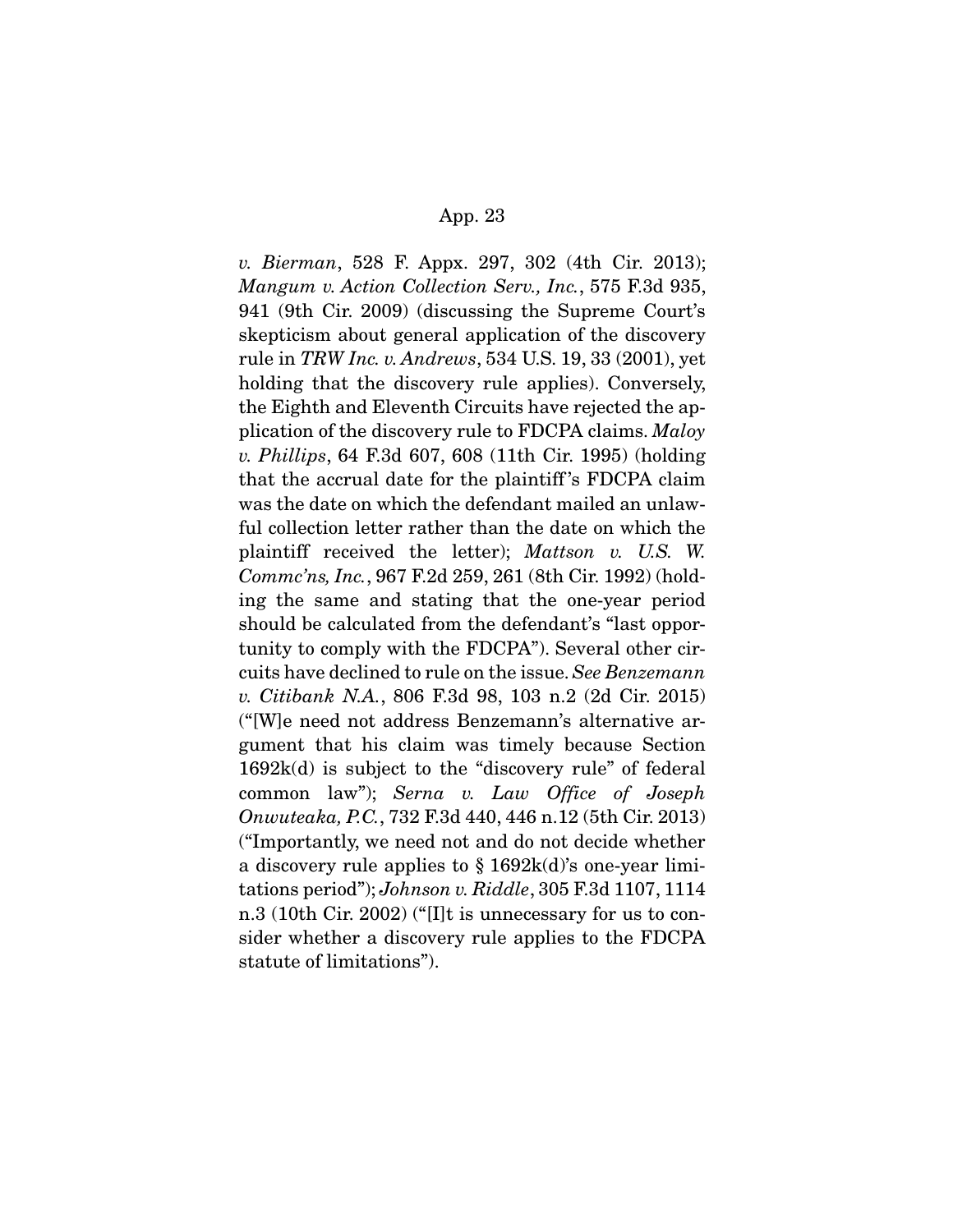While the Third Circuit Court of Appeals has not explicitly addressed whether the discovery rule applies to the FDCPA, one unpublished decision is instructive. In *Peterson v. Portfolio Recovery Assocs., LLC*, 430 F. App'x 112 (3d Cir. 2011), the court examined whether, following an initial communication that violated the FDCPA, subsequent communications that were not direct violations of the FDCPA could serve as "continuing violations" that would re-set the statute of limitations. *Id*. at 115. The court cited to *Mattson*, *Maloy*, and *Nass v. Stolman*, 130 F.3d 892, 893 (9th Cir. 1997), stating, "Other circuits have held, entirely reasonably, that the FDCPA statute of limitations should begin to run on the date of 'the debt collector's last opportunity to comply' with the Act." *Id*. Based on that proposition, the court held that the defendant's last opportunity to comply with the act came when it sent the initial communication, thus the subsequent communications did not extend the limitations period.5 *Id*.

 Both parties here advance public policy arguments in support of their relative positions. Mr. Rotkiske argues that the discovery rule should apply because the alternative would cause adverse incentives for debt collectors to wrongfully obtain judgments against debtors and then wait for the statute of limitations to run before attempting to collect on the judgment. The Defendants counter that such a public policy

<sup>5</sup> Then, in *Glover v. F.D.I.C.*, 698 F.3d 139 (3d Cir. 2012), the court held that the *defendant's* lack of knowledge or intent regarding the FDCPA violation has no bearing on the date of accrual of a claim. *Id*. at 149.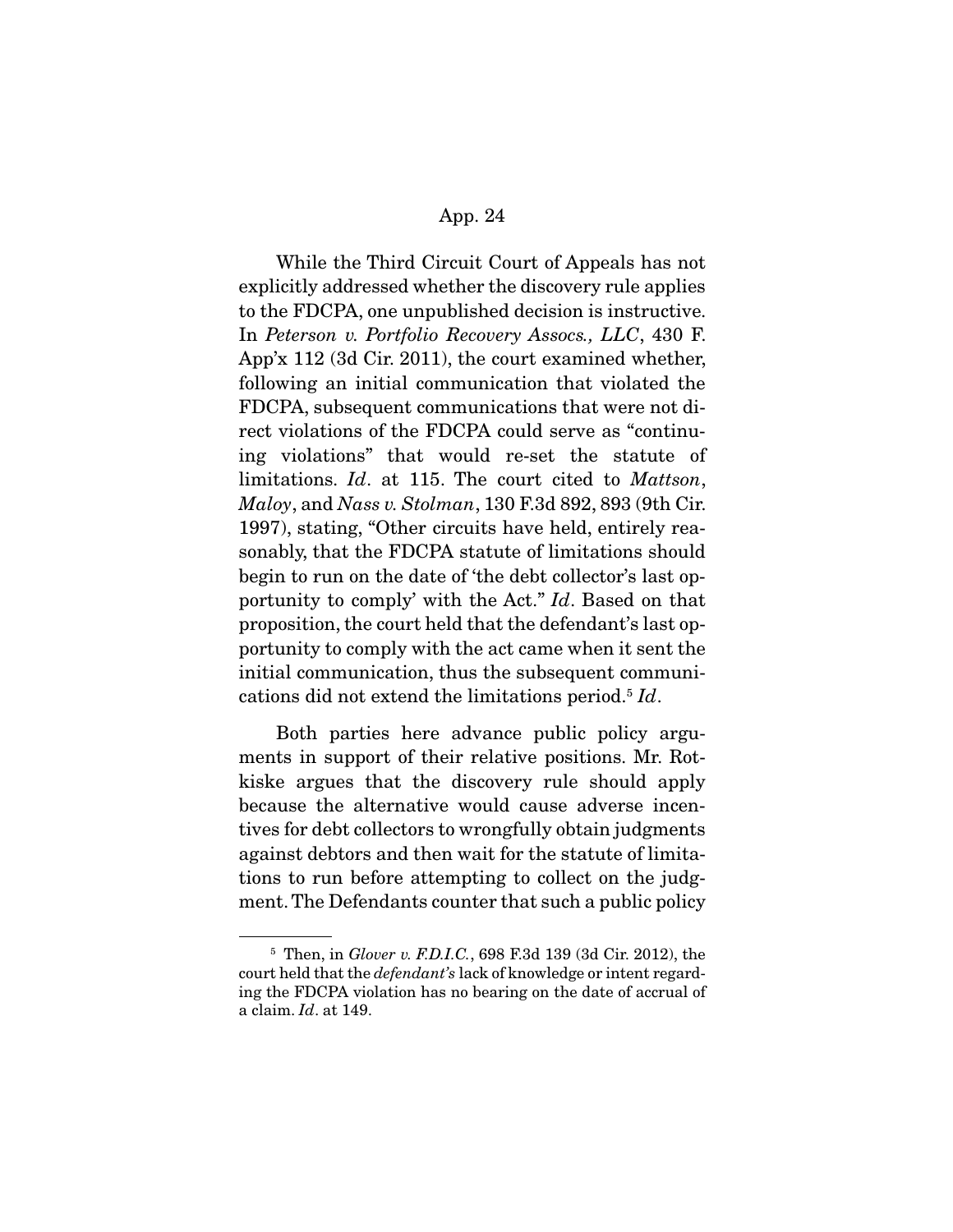argument is not realistic because debt collects [sic] are just that: their job is to collect debts rather than to secure and then sit on judgments in hopes of relying on a statute-of-limitations defense in a potential FDCPA lawsuit that may or may not materialize. Furthermore, the Defendants argue that the rule in *Mattson* and *Maloy* creates a more certain date by which to calculate the statute-of-limitations period and would prevent factual disputes over when the plaintiff became aware of or reasonably should have become aware of the FDCPA violation.6 This argument becomes more persuasive when one considers that, based on the necessity of the plaintiff challenging not the default judgment itself but rather the defendant's conduct in obtaining that judgment, verifying when the plaintiff discovered such conduct is even more difficult than verifying when the plaintiff became aware of the judgment itself.

 The Court is persuaded by the actual statutory language, buttressed by the Defendants' arguments that the discovery rule does not apply to a FDCPA claim. The language used in the statute by Congress is consistent with beginning the one-year limitations period on the date of the defendant's last opportunity to comply with the statute, rather than the date on which the plaintiff discovers or should have discovered the

<sup>&</sup>lt;sup>6</sup> The Defendants attempt to distinguish the adverse *Mangum* decision because that case involved a difference of six *days* between when the violation occurred and when the plaintiff discovered the violation, whereas this case involves a difference of six *years* between the violation and discovery.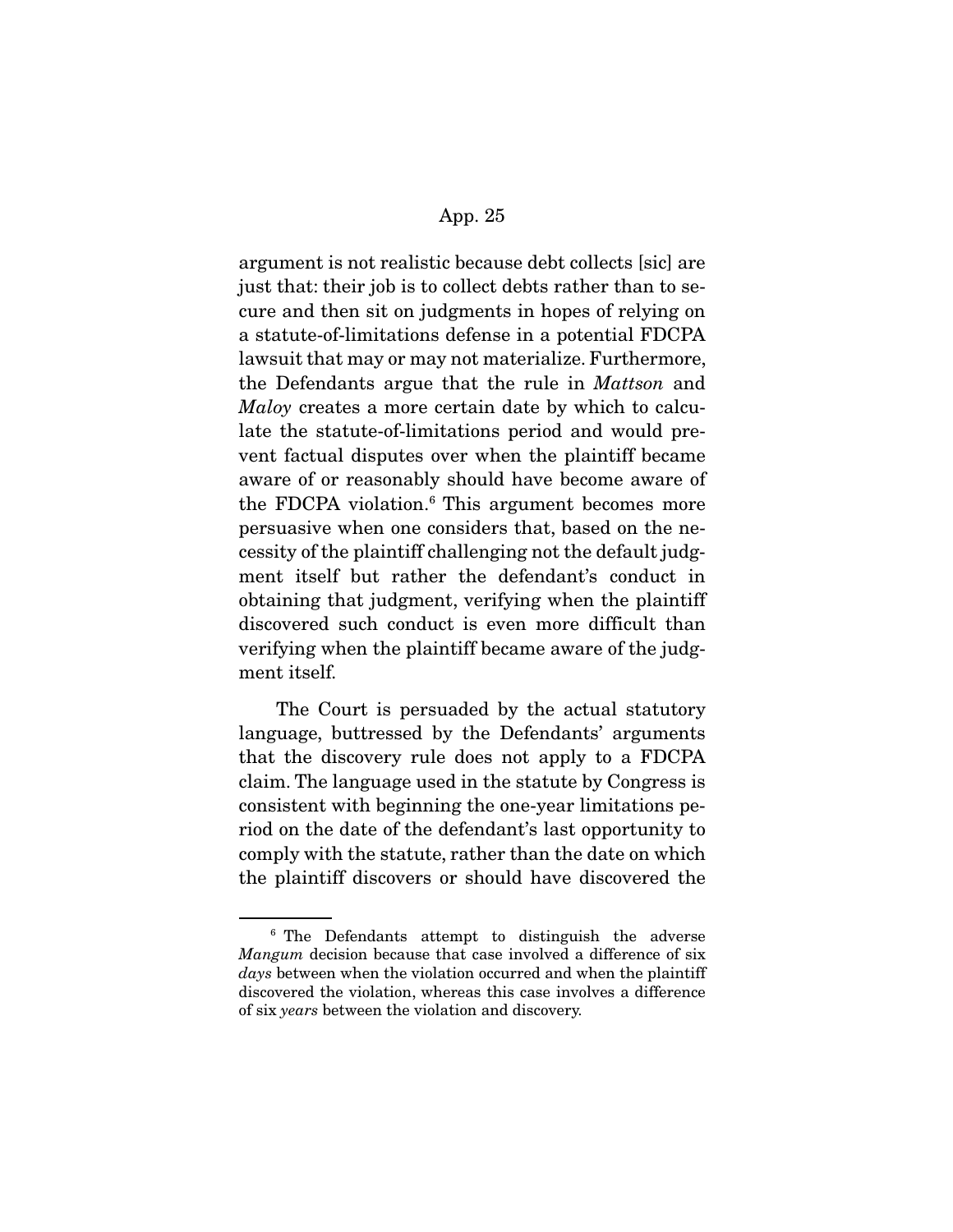violation. Additionally, the limited caselaw from the Third Circuit Court of Appeals appears to embrace the rule stated in *Mattson* and *Maloy* which declines the application of the discovery rule.

 Consequently, Mr. Rotkiske's FDCPA claim is untimely. Based on the allegations in the Amended Complaint, the Defendants' alleged violation of the FDCPA occurred "[o]n or about January 2009." Mr. Rotkiske filed his initial complaint in this case on June 29, 2015, well outside the one-year limitations period.7 Having concluded that the discovery rule does not apply and that Mr. Rotkiske's claim was not filed within the oneyear statute of limitations found in the FDCPA, the Court must address Mr. Rotkiske's alternative argument – that the statute of limitations should be equitably tolled due to fraudulent concealment by the Defendants.

### ii. Equitable Tolling

 "Equitable tolling, if available, can rescue a claim otherwise barred as untimely by a statute of limitations when a plaintiff has 'been prevented from filing in a timely manner due to sufficiently inequitable circumstances." *Santos ex rel. Beato v. United States*, 559 F.3d 189, 197 (3d Cir. 2009) (citing *Seitzinger v. Reading Hosp. & Med. Ctr.*, 165 F.3d 236, 240 (3d Cir. 1999)). Fraudulent concealment, one type of equitable tolling,

<sup>7</sup> This conclusion would likewise be appropriate even if the Court were to flexibly construe the "[o]n or about January 2009" date.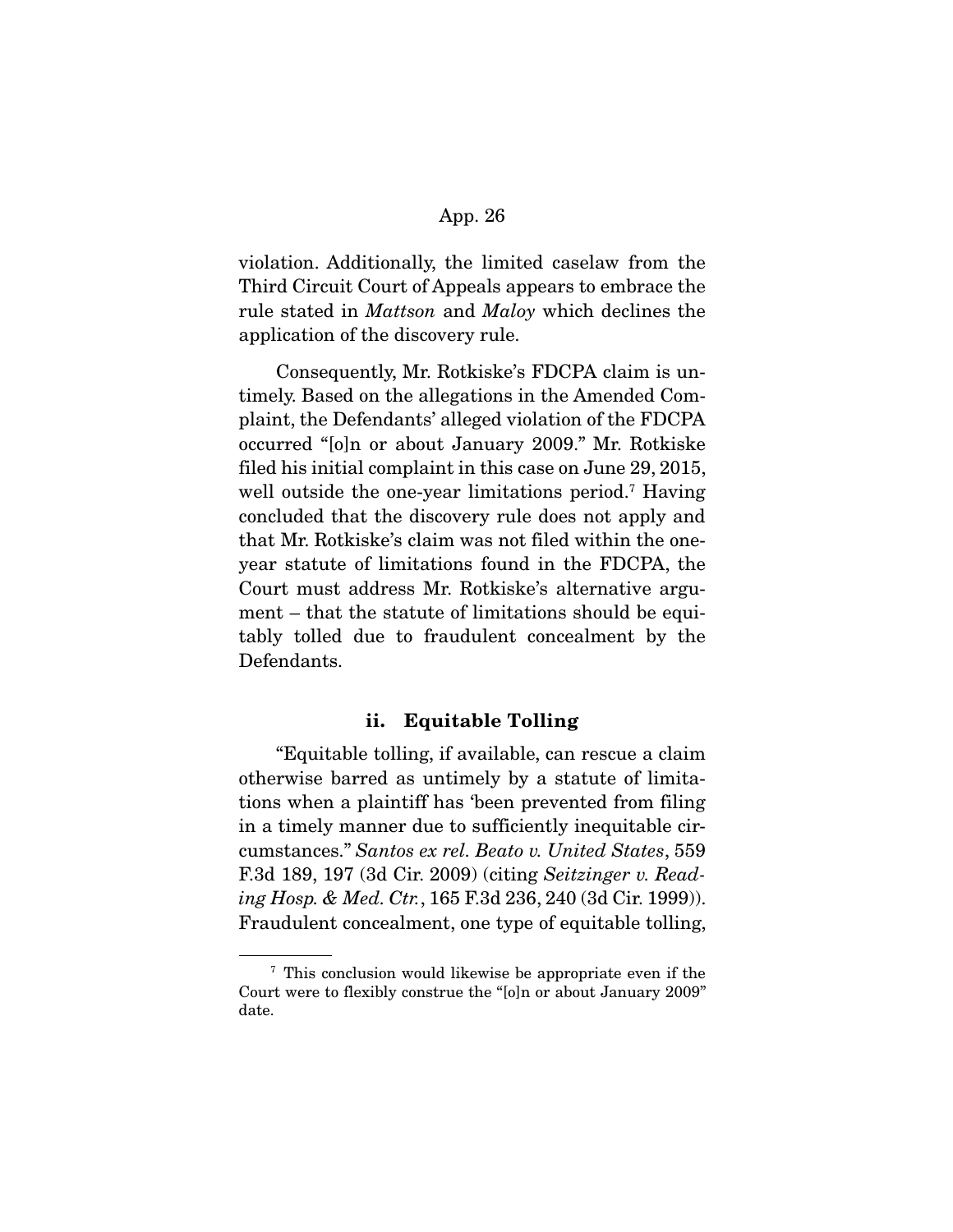is an equitable doctrine that is read into every federal statute of limitations. *Mathews v. Kidder, Peabody & Co., Inc.*, 260 F.3d 239, 256 (3d Cir. 2001). The doctrine should be used sparingly and requires a plaintiff to prove "(1) 'active misleading' by the defendant, (2) which prevents the plaintiff from recognizing the validity of her claim within the limitations period, (3) where the plaintiff's ignorance is not attributable to her lack of 'reasonable due diligence in attempting to uncover the relevant facts.' +" [sic] *Id*. (quoting *Forbes v. Eagleson*, 228 F.3d 471, 486 (3d Cir. 2000)).

 As an initial matter, the statute of limitations clause in the FDCPA falls under the heading, "Jurisdiction," and, consequently, there is split authority among the circuits regarding whether or not the limitations period is jurisdictional, meaning that it would not be subject to equitable tolling. *Compare Mattson*, 968 F.2d at 262 *with Marshall-Mosby v. Corp. Receivables, Inc.*, 205 F.3d 323, 327 (7th Cir. 2000). However, at least two Third Circuit Court of Appeals cases have considered equitable tolling arguments related to FDCPA claims. *See Kliesh v. Select Portfolio Servicing, Inc.*, 527 F. App'x 102, 104 (3d Cir. 2013); *Glover*, 698 F.3d at 151. Therefore, the Court will consider whether the doctrine of equitable tolling should be applied to Mr. Rotkiske's claim.

 Mr. Rotkiske's sole allegation regarding fraudulent concealment is the fact that the second collection suit was filed at the same address as the first collection suit, even though the Defendants knew this was no longer Mr. Rotkiske's residence. The Defendants argue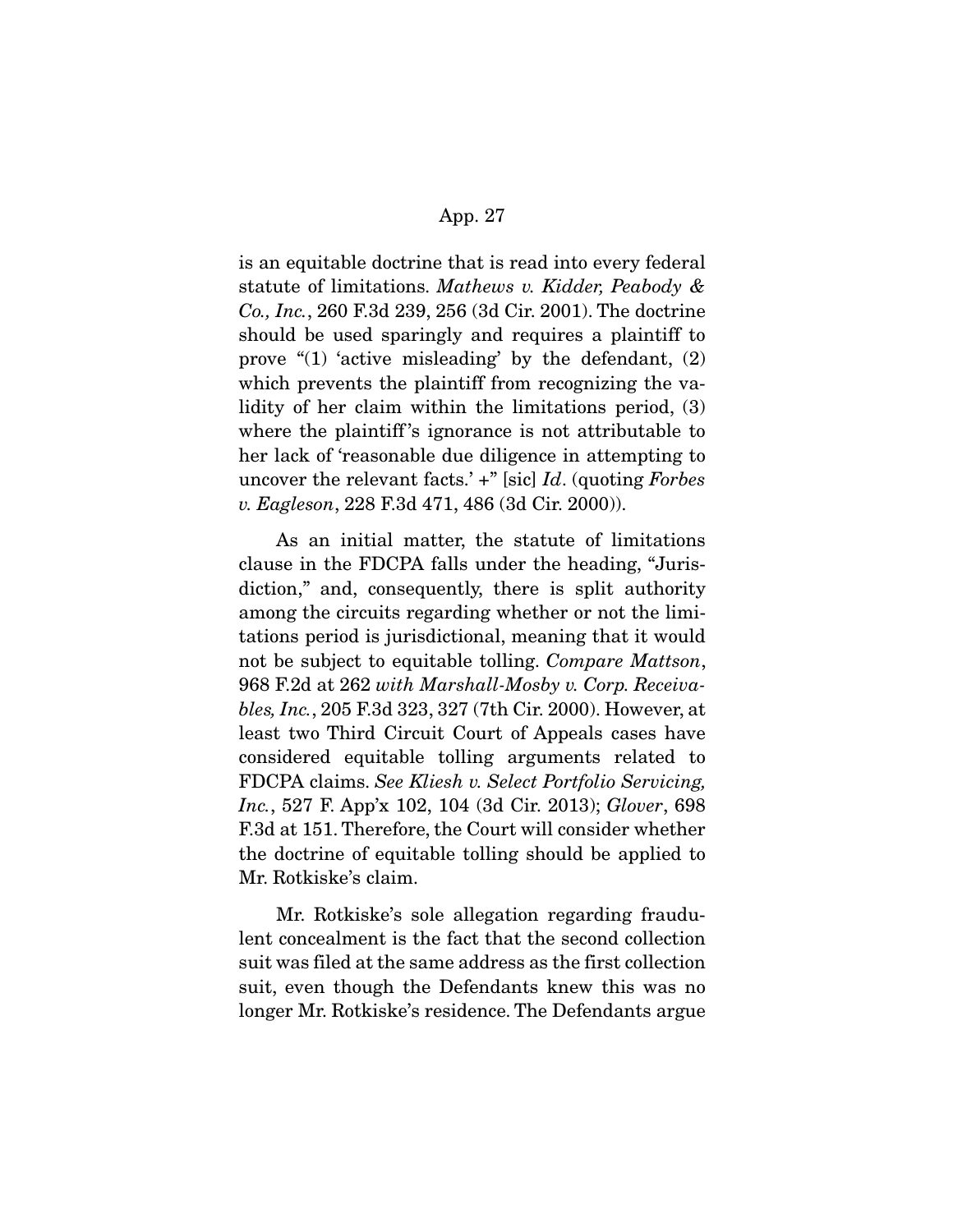that this conduct, even accepted as true, does not amount to "active misleading" on their part. In his response, Mr. Rotkiske does not address Defendants' arguments that equitable tolling should not apply, but rather only notes that the doctrine of equitable tolling applies to federal statutes of limitations and then focuses on the application of the discovery rule. Mr. Rotkiske's assertion that the doctrine of equitable tolling should save his time-barred claim is merely a reiteration of his discovery-rule argument, suggesting that he conflates the two. However, in *Oshiver v. Levin, Fishbein, Sedran & Berman*, 38 F.3d 1380 (3d Cir. 1994), the court explained the difference between the discovery rule and equitable tolling: "The discovery rule keys on a plaintiff 's cognizance, or imputed cognizance, of actual injury. Equitable tolling, on the other hand, keys on a plaintiff's cognizance, or imputed cognizance, of the facts supporting the plaintiff 's cause of action." *Id*. at 1390. The court goes on to note that for the purposes of equitable tolling, "cognizance of the facts supporting the plaintiff's cause of action presumes cognizance of actual injury." *Id*. at 1390 n.8.

 In this case, there are no allegations of active misleading on the part of the Defendants regarding the facts supporting Mr. Rotkiske's cause of action. Rather, the actions Mr. Rotkiske claims amount to active misleading are the same actions that form the basis of the alleged violation of the FDCPA. This is not a case where Mr. Rotkiske was cognizant of his actual injury and was himself misled regarding the facts supporting his cause of action. Mr. Rotkiske's arguments